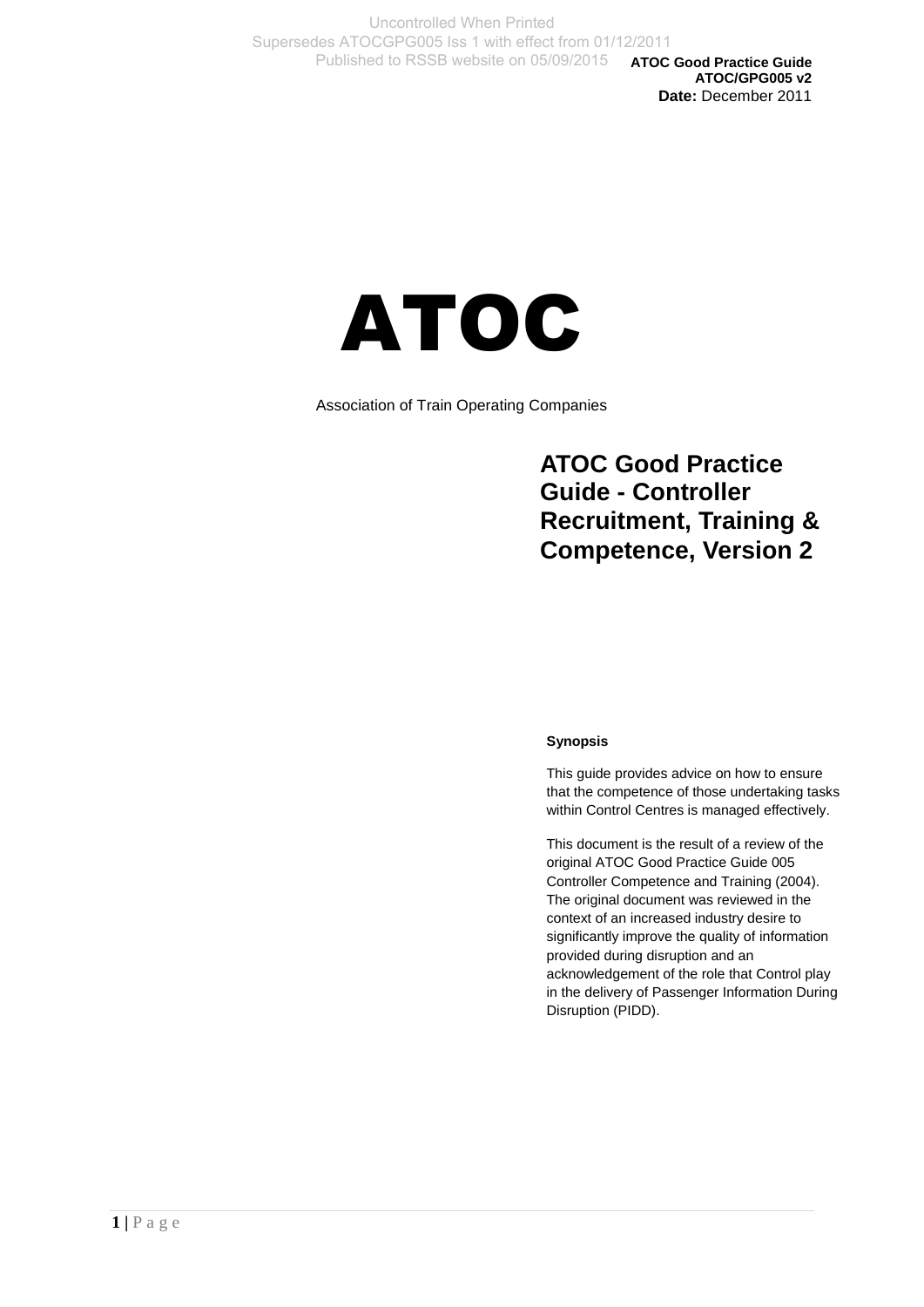#### **Contents**

|        | <b>Section</b> | <b>Description</b>                                | Page           |
|--------|----------------|---------------------------------------------------|----------------|
| Part A |                |                                                   |                |
|        |                | <b>Issue Record</b>                               | 3              |
|        |                | Responsibilities                                  | $\mathfrak{Z}$ |
|        |                | <b>Explanatory Note</b>                           | $\mathfrak{Z}$ |
|        |                | Supply                                            | 3              |
| Part B |                |                                                   |                |
|        | 1              | Purpose                                           | 4              |
|        | 2              | Scope                                             | 4              |
|        | 3              | Objective                                         | 4              |
|        | 4              | Background                                        | $\overline{4}$ |
|        | 5              | Overview                                          | 4              |
|        | 6              | Competency Identification                         | 4              |
|        | 7              | Controller Recruitment & Selection                | 6              |
|        | 8              | Controller Training & Development                 | 8              |
|        | 9              | <b>Controller Competency Management Framework</b> | 10             |
|        |                |                                                   |                |
|        |                |                                                   |                |

## **Appendices**

- A Controller Competency Management Framework
- B Assessment Template Example
- C Controller Job Description Template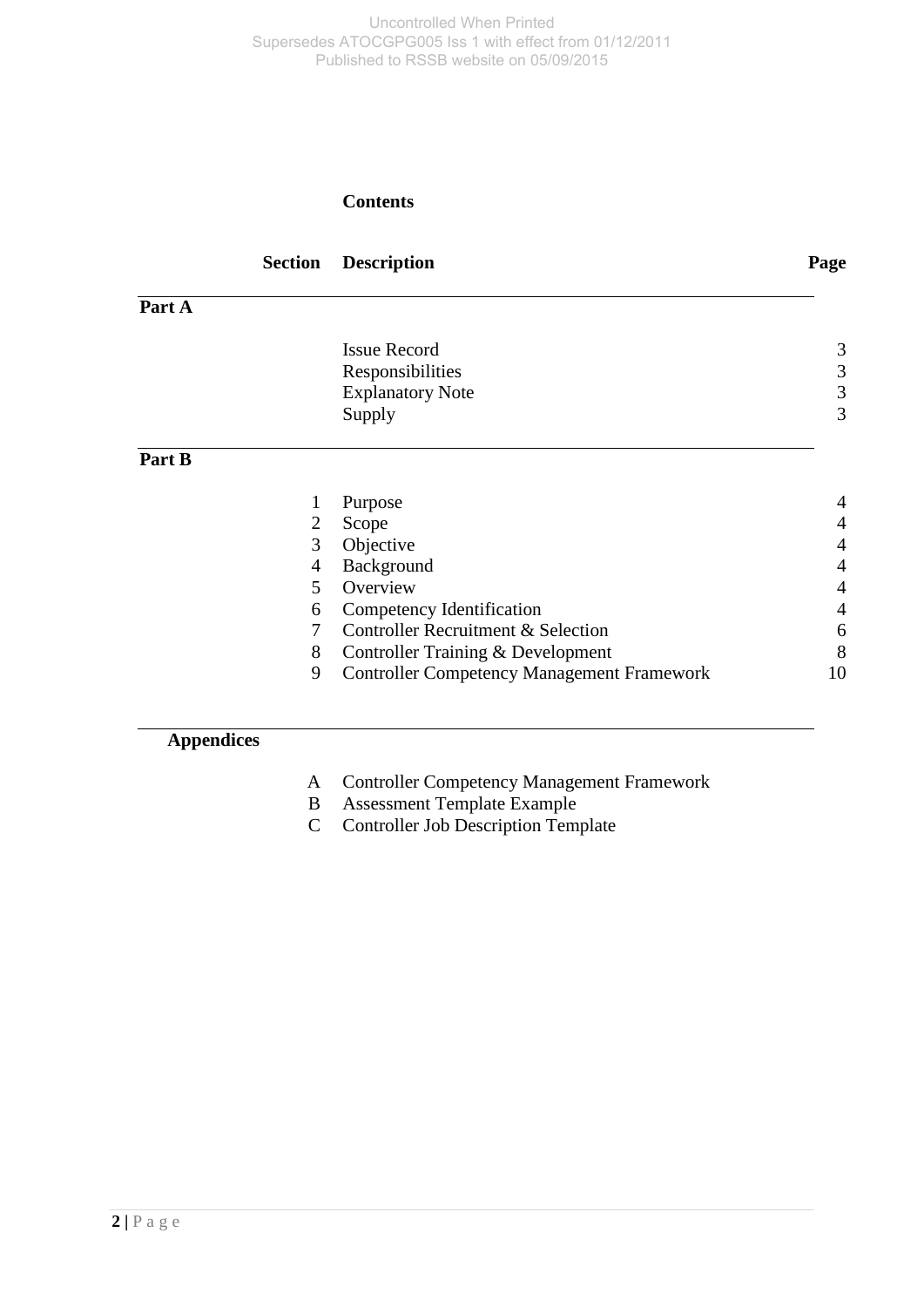## **Part A**

| <b>Issue Record</b>     |                                                                                                                                                                                                                                                                                                                                                                                                                                                                                                       |
|-------------------------|-------------------------------------------------------------------------------------------------------------------------------------------------------------------------------------------------------------------------------------------------------------------------------------------------------------------------------------------------------------------------------------------------------------------------------------------------------------------------------------------------------|
|                         | This Good Practice Guide is a review of the original document<br>published in 2004. There was no intention for the original<br>document to be reviewed at the time of publishing. The same<br>applies to this document. It is intended as a 'stand alone'<br>document and as such it will not be subject to version control.<br>Should ATOC or any other governing body choose to review it<br>in future then they are at liberty to do so as has been done here.                                     |
| <b>Responsibilities</b> |                                                                                                                                                                                                                                                                                                                                                                                                                                                                                                       |
|                         | This Good Practice Guide is made available to all member<br>companies of the ATOC Train Operators Scheme. Recipients<br>should ensure that copies are made available as required to<br>those within their own organisations for whom its content is<br>relevant.                                                                                                                                                                                                                                      |
| <b>Explanatory Note</b> |                                                                                                                                                                                                                                                                                                                                                                                                                                                                                                       |
|                         | This Guide is intended to reflect good practice and is advisory<br>only. It is not 'A Code of Practice' (ACOP) and should not be<br>confused as such. The authors acknowledge that individual<br>Train Operators have their own processes in place. This guide<br>should provide a template for Train Operators to view their<br>current processes alongside. The extent to which a receiving<br>organisation chooses to comply with any or all of its contents is<br>entirely at its own discretion. |
| <b>Supply</b>           |                                                                                                                                                                                                                                                                                                                                                                                                                                                                                                       |
|                         | This is not a Controlled document. Copies (both printed and<br>electronic) may be obtained from the Association of Train<br>Operating Companies (ATOC).                                                                                                                                                                                                                                                                                                                                               |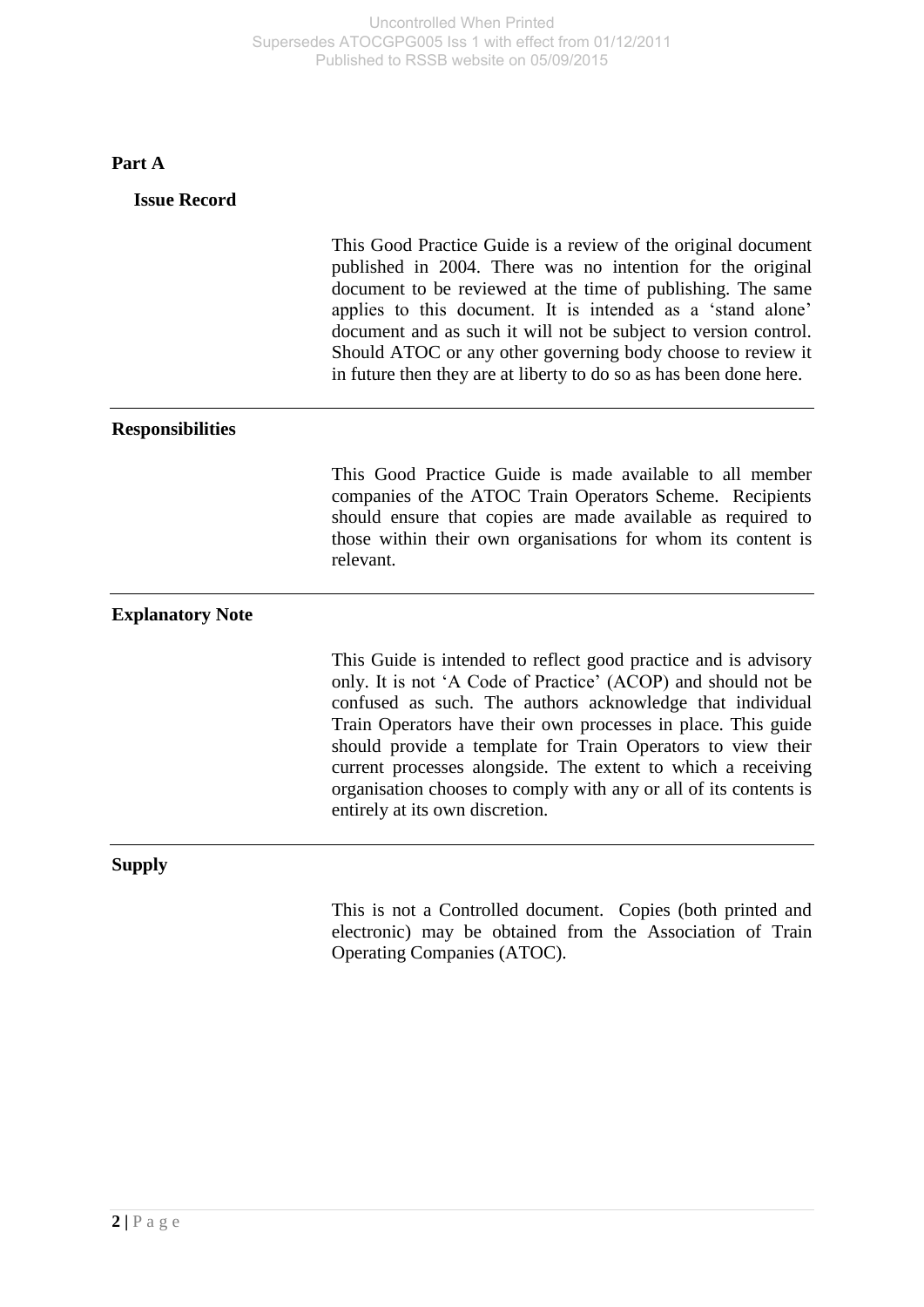#### **Part B**

#### **1) Purpose**

This document is intended to give guidance to Train Operators on the recruitment, training and management arrangements to support the competence and development of Control Centre personnel.

#### **2) Scope**

This guide is produced for the benefit of all member organisations of the ATOC Train Operations Scheme.

#### **3) Objective**

This document seeks to encourage consistent application of established good practice across the Train Operating Companies in the development of competent personnel in Control Centres.

#### **4) Background**

Passenger Information During Disruption (PIDD) is a challenge that has faced the rail industry for years. Following significant snow events in the winter of 2010/11 the industry set out to significantly improve the quality of PIDD through the implementation of a variety of different work streams. One of those work streams, discharged through the National Task Force Operators Group (NTF-OG) requested that the 2004 version of this Good Practice Guide be reviewed. The purpose of the review was to *'to ensure that training for, and maintaining of competency in PIDD is included in the guidance and that the guide is clear, concise and up to date.'* Southern Railway, Arriva Trains Wales, East Midlands Trains, South Eastern Railway and London Midland all contributed in part to the review.

#### **5) Overview**

This Good Practice Guide describes the managerial arrangements which are recommended for overseeing the recruitment, training and competency management of Control Centre personnel. This guide sets out to do three things:

- Act as a good practice guide that train operators can base their controller CMS on or compare their existing CMS against.
- Provide good practice suggestions on which recruitment assessments can be based.
- Provide good practice suggestions for the training and development of controllers.

#### **6) Competency Identification**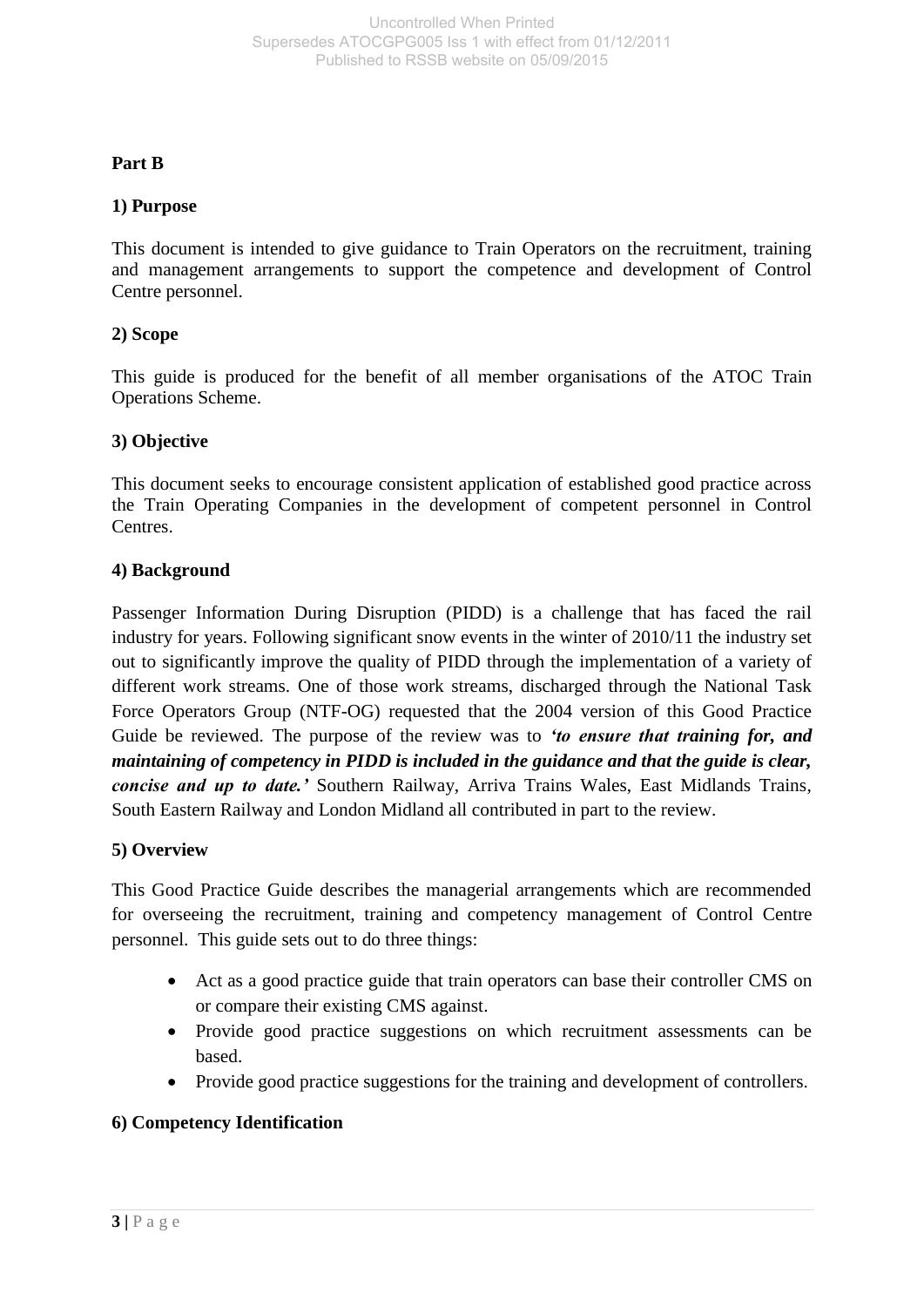Current day controllers need to be multi-skilled. It is no longer enough to solely focus on task delivery. In addition to the 'what you do' is now 'how you do it'. Controller behaviours are becoming increasingly as important as task delivery, especially for those in roles that lead others. However, behavioural competencies are not confined to those in people management positions. It is a vital part of train service management that controllers are aware of the impact that they and their actions have on other parts of the business and to the end user. The role of a controller is a challenging one. Getting the balance right between being assertive or showing interpersonal sensitivity (face to face or over the phone), delegating or doing it oneself, considering whether an assertive or supportive approach is appropriate while thinking about the numerous other things that need doing and prioritising them, often in an extremely pressurised environment is not easy. It is vital therefore that train operators understand the competencies required to be an effective controller, recruit for them and develop those that have areas of weakness identified. Suggested competencies that together make up an effective controller have compiled following a review of a number of different controller job descriptions and are detailed below:

| <b>Skills</b>                                   | <b>Behaviours</b>                               |
|-------------------------------------------------|-------------------------------------------------|
|                                                 |                                                 |
| Excellent communicator (written, verbal and     | Resilience: Remains calm and self-controlled    |
| listening skills)                               | under pressure, stays positive despite setbacks |
| Able to motivate others                         | Empathy: Is empathetic to the needs of          |
|                                                 | colleagues/customers - demonstrates             |
|                                                 | understanding                                   |
| Strong information technology capability        | Interpersonal Sensitivity: Cares about people,  |
|                                                 | has others best interests at heart              |
| Excellent negotiator                            | Integrity: Real soundness of moral character,   |
|                                                 | does things for the right reasons               |
| Ability to absorb a large amount of complex     | Courage: Able to make the right decision often  |
| and often unrelated data                        | in the face of adversity                        |
|                                                 |                                                 |
| Able to prioritise own and others workloads     | Honesty: Admits when they are wrong, doing      |
|                                                 | something about it, learning from mistakes      |
| Emotionally Intelligent: Is aware of own        | Humility: Recognises the role all parties have  |
| emotions and those of others at any given       | to play in success acknowledging that no one    |
| moment                                          | role is more or less important that any other   |
| Excellent customer service skills               |                                                 |
|                                                 |                                                 |
| Able to work effectively often under intense    |                                                 |
| pressure                                        |                                                 |
| High level of attention to detail               |                                                 |
|                                                 |                                                 |
| Able to turn lessons learnt into new and better |                                                 |
| ways of doing things                            |                                                 |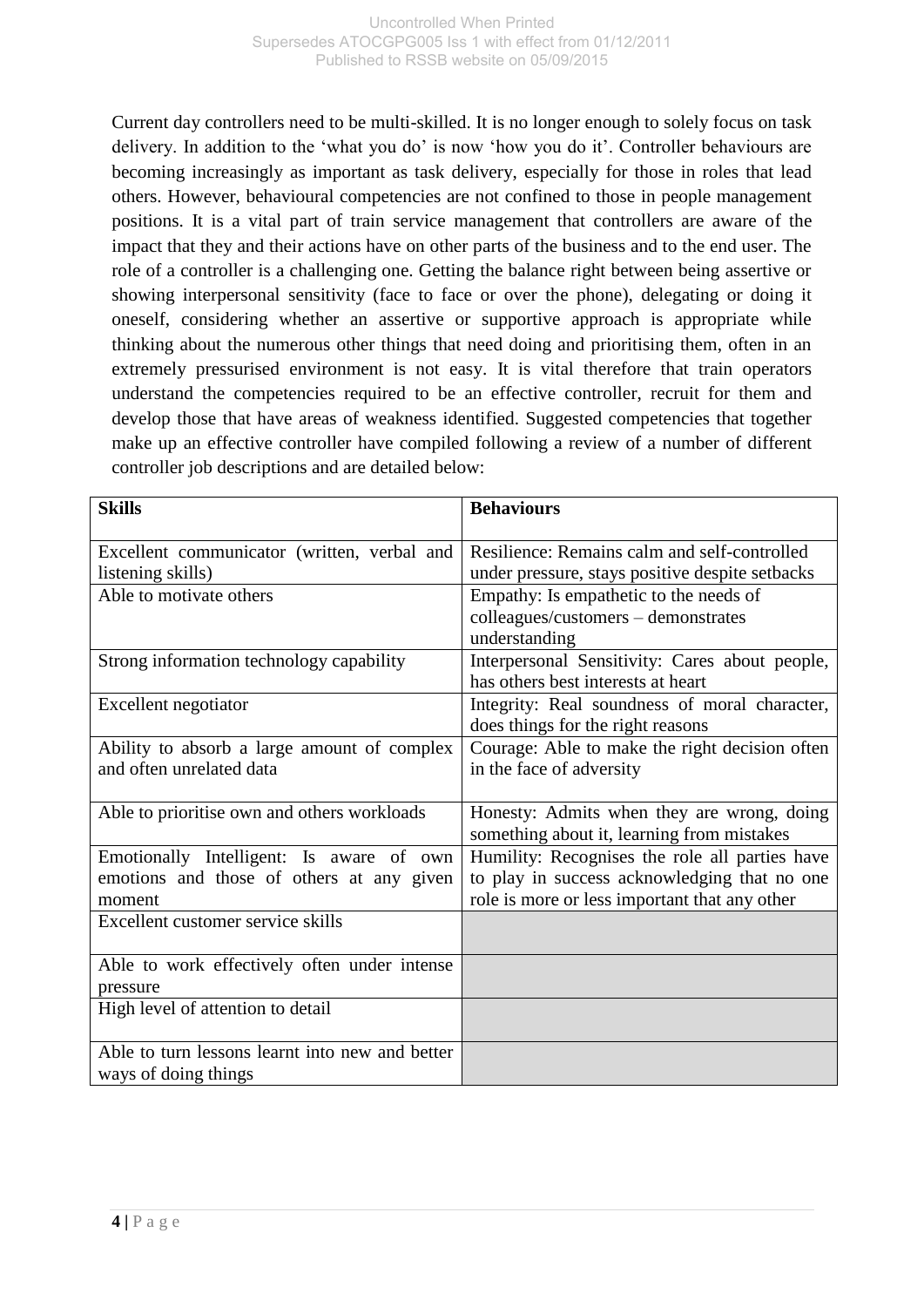By ensuring that controllers are strong in the skills and behaviours identified above, they will be able to discharge the activities listed in the Competency Management Framework (appendix A) to a high standard.

## **7) Controller Recruitment and Selection**

Given the identification of the skills and behaviours required to be a 'model' controller, it is possible to build a job description and or a person specification for which to recruit to. A generic controller job description is available in appendix C.

The job description in appendix C should also be used to build job advertisements when recruiting for controllers, either internally or externally.

Given the wide range of skills and behaviours identified that go together to make the 'model' controller recruitment of those individuals needs to be robust. The following list details some examples of recruitment activities that will assess for the skills and behaviours outlined in the table in section 6. Please note this list is not exhaustive but included to provide good practice examples for assessing the desired skills and behavioural competencies required.

## **7.1) Verbal & Numerical Reasoning Tests**

Verbal and numerical reasoning tests of intelligence provide an assessment of an individual's ability to think, reason and solve problems in different ways. While not role specific, they will provide an indication of an individual's ability to:

- Pay attention to detail
- Absorb complex data of different sources
- Work effectively under pressure (the test is time bound)

It is recommended as good practice that train operators ask potential candidates to complete verbal and numerical reasoning tests and that the scores are used to help determine the suitability of an individual to the role.

## **7.2) In-tray Exercise**

In tray exercises are increasing in popularity. This is because they can be designed to focus on assessing specific competencies that are desirable to employers. As an overview in-tray exercises assess an individual's ability to:

- Take in and analyse complex information efficiently, under time pressure
- Explore and identify key issues
- Prioritise work accordingly
- Communicate decisions effectively
- Demonstrate the thought processes underpinning the decisions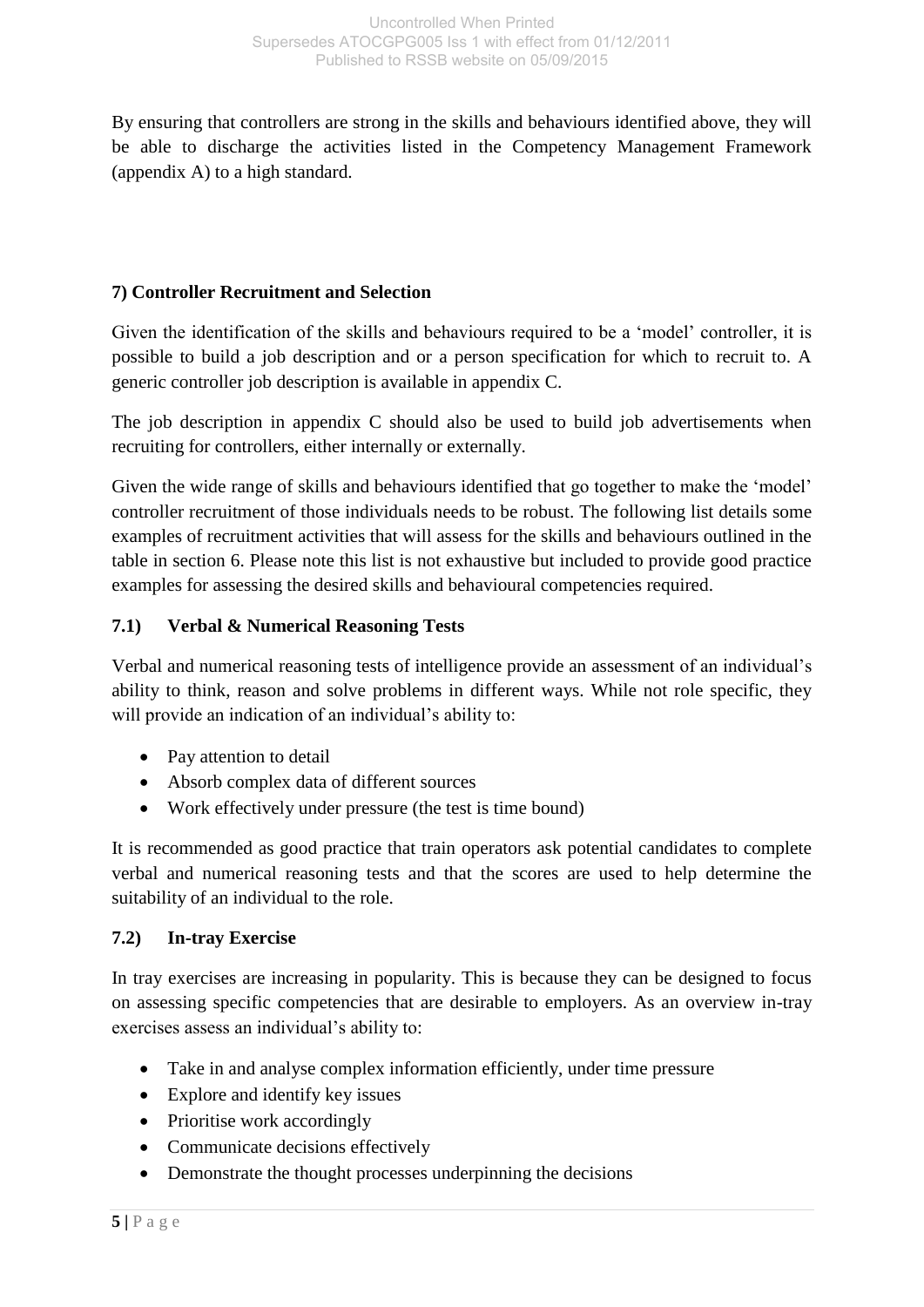In addition, in-tray exercises can be made more specific to the role depending on the nature and structure of the test. Again it is recommended that train operators ask potential candidates to complete an in-tray exercise and that the scores are used to help determine the suitability of an individual to the role.

## **7.3) Group Discussion**

A group discussion assessment is tool that can be used to assess the behaviours of a candidate or candidates. Group exercises generally involve candidates working together as a team to resolve a presented issue within an allocated timescale. Although the task in hand is manufactured and observed, behaviours will still be apparent and as such this exercise can give a clear indication of the type of behaviours each candidate is likely to display in the work place, good and bad. It is important to note however that individual scores from the group discussion should not be viewed in isolation but as part of a wider scope of scores put together through the undertaking of a number of different tests. Group discussions can help to assess the following behaviours:

- Resilience: How does the candidate respond if the rest of the group disagree with their point of view?
- Interpersonal Sensitivity: How much time and effort does the candidate spend involving other people on the task in hand?
- Empathy: Does the candidate demonstrate an understanding of how other people are feeling?
- Courage: Is the candidate prepared to challenge in a constructive way? (Note this test can also be used to assess negotiation skills).
- Honesty: Is the candidate comfortable admitting if they've made a mistake?

It is recommended that when recruiting for the role of a controller, train operators use a group discussion exercise to assess the behavioural capabilities of each candidate.

## **7.4) Role Play**

The role play assesses similar competencies to the group discussion although generally in a line management context. It is recommended therefore that role plays are only used to assess the behavioural competence of controllers who will be directly responsible for others. A role play is usually carried out on a 1:1 basis with a trained assessor watching and scoring the interaction. The candidate is given a brief beforehand and then asked to conduct a 1:1 session with an actor. The actor will also have received a brief and will be instructed to behave in a certain way designed to assess pre-determined behaviours. While the behaviours assessed will depend on the nature of the role play, this is a useful exercise for assessing the following behavioural capabilities:

 Resilience: Does the candidate become flustered if the interaction is taking a different course than planned or if the actor becomes 'difficult'.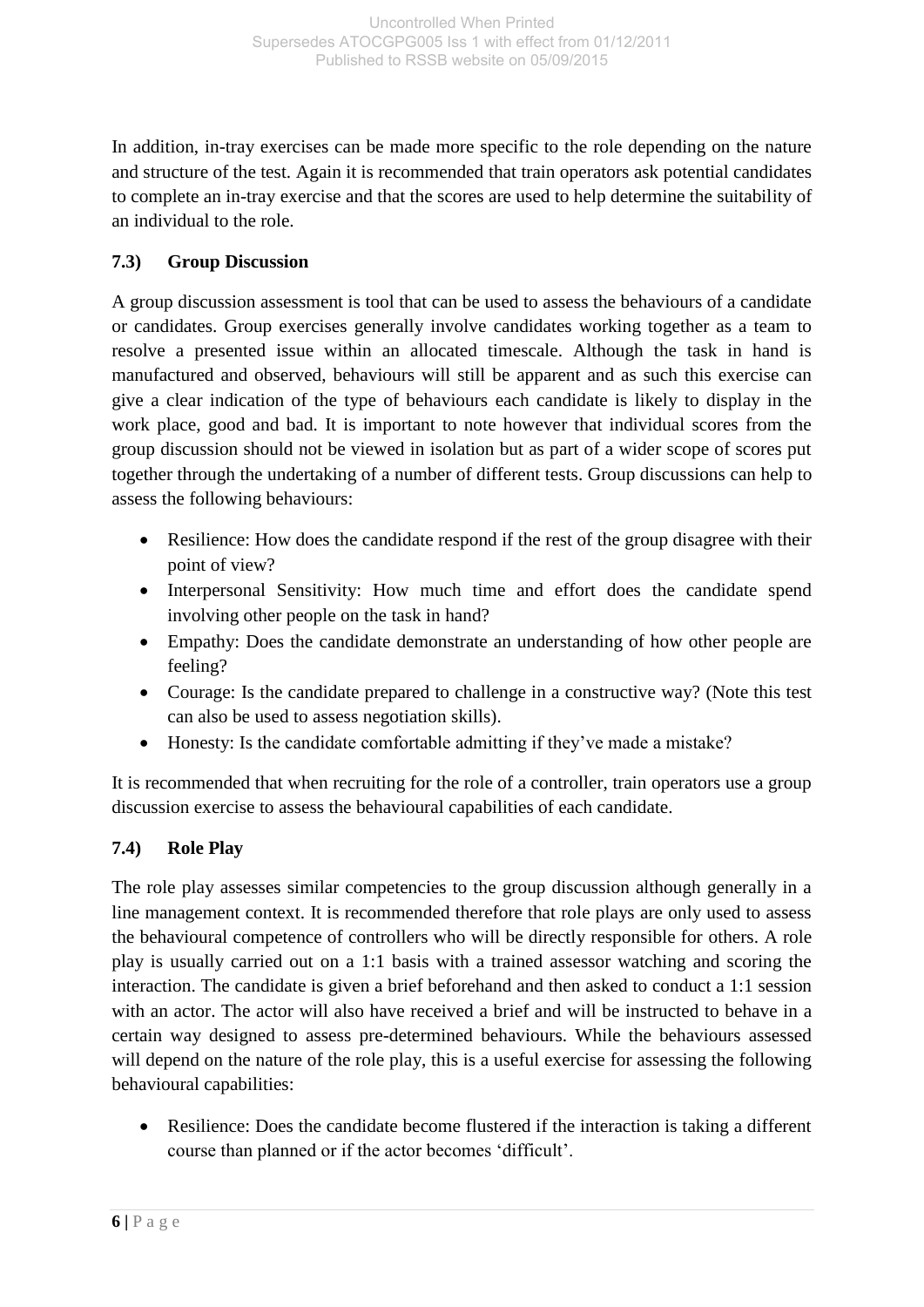- Empathy: Is the candidate seeking to truly understand the issue before arriving at a solution or do they appear to have a pre-determined outcome?
- Interpersonal Sensitivity: Does the candidate put the actor at ease, creating an environment where the problem becomes a shared on and the actor feels able to trust the candidate?
- Courage: Does the candidate provide good clear challenging feedback in the right way?

It is recommended that when assessing for Lead / Duty Control Managers train operators make use of the role play assessment tool to assess the behavioural capabilities required.

## **7.5) Competency Based Interview**

A competency based interview (also referred to as a situational or behavioural interview) is a style of interview used to assess a candidate's competence. While conventional interviews may focus on a candidate's past or previous industry experience, competency based interviews will ask questions that require the candidate to demonstrate that they have a particular key competency. Candidates will be asked to demonstrate this by using situational examples from their life experiences, to illustrate their personality, skill set and individual competencies.

Competency based questions require the candidate to be specific. The question will often begin 'give me an example of a time when,' requiring the candidate to be specific about a previous life example. The questions should be designed beforehand so that they are aligned to the skills and behaviours outlined in the table in section 6.

It is recommended that when recruiting for controller roles interviews form a mix of traditional questions and competency based questions.

As with all the tests described above, it is recommended that a full 'assessment day' is run and that candidates sit a variety of tests. The scores should then be considered as a collective and not in isolation when deciding on final appointments.

## **8) Controller Training and Development**

Generally controllers will arrive at a training need through one of two ways, either as a new entrant to the role or as an existing employee who has been identified as having a development need.

## **8.1) New Entrants**

New entrants should, as a minimum, be given training in the following elements unless they have already received such training previously:

 **Corporate Induction**: New entrants should attend the company induction training, covering such items as personal standards, conduct, fitness for duty, basic health and safety, personal entitlements (pay, rosters, leave etc.) and company briefing.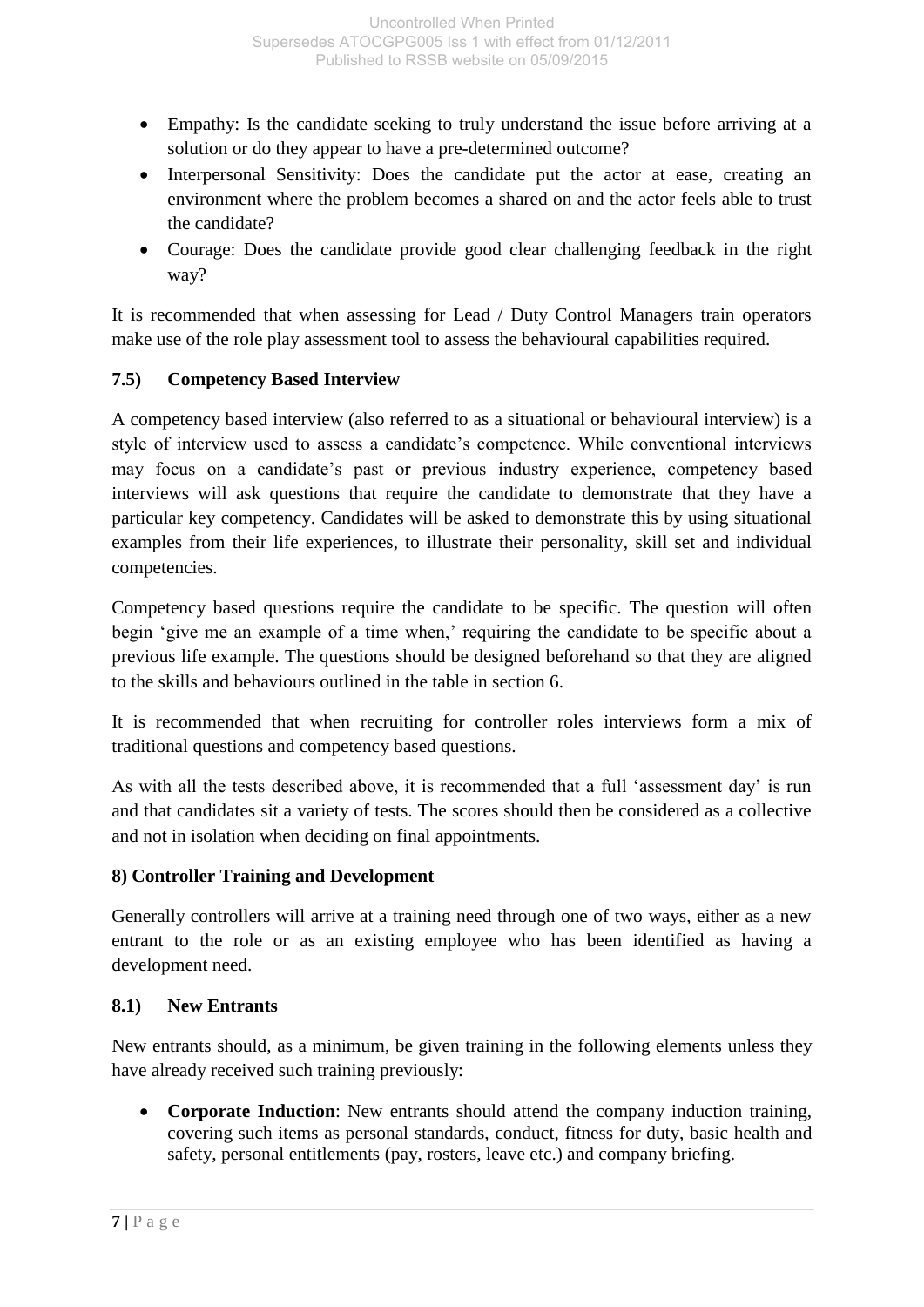- **Introduction to the Control Centre**: New entrants should receive a comprehensive briefing covering geography (general, railway and train service), office organisation, reporting lines, interfaces (both internal and external), environmental considerations and safety/emergency procedures. Consideration should be given to incorporating visits to signal boxes, depots, yards, principal stations and other key locations within such training.
- **IT systems**: Line Managers so ensure that new entrants have a working knowledge and operating ability on all relevant computer applications in use in the office.
- **Procedures & Processes**: New entrants should gain a working understanding and knowledge of all relevant operational procedures, and their application. This should include priority classifications (red/yellow/ green procedures).
- **Working Under Pressure**: New entrants should be provided specific training for the unit covering major incidents, emergencies and other events/circumstances when Control Centre staff may be placed under considerable pressure for prolonged periods of time.
- **Mentoring**: During the appointee's training, he/she should be assigned an experienced "Mentor" who will assume responsibility for the appointee's professional development and "on the job" knowledge acquisition, as well as providing a degree of pastoral care for a period which may extend beyond the initial training period.

Train operators should provide all appointees with details of their Competence Management System and Assessment arrangements during training. The requirements for satisfying both initial (probationary) assessments and the ongoing periodic assessments should be fully explained.

## **8.2) Existing Post Holders**

There are a variety of ways to address development needs. These can be identified through a number of mechanisms, not just through the competency management system although usually this will be the primary source. The training needs of existing Control Centre post holders should be identified through the on-going periodic assessments prescribed in the Controller Competency Management Framework (see Section 9). In addition regular 1:2:1 conversations with the line manager, annual appraisals, coaching sessions and organisation talent management processes will all assist in identifying opportunities for development. More specific behavioural development needs can be identified through external sources such as 360 degree feedback, observations by the line manager or another, self awareness or other sources such a recruitment assessment. The needs can be performance based or behaviourally focused.

From the development needs identified, a development plan can be created using a blend of approaches to meet the needs of the individual. Some train operators produce TOC specific development catalogues which can be used to support these conversations and find the most appropriate internal programme/intervention. These development catalogues are considered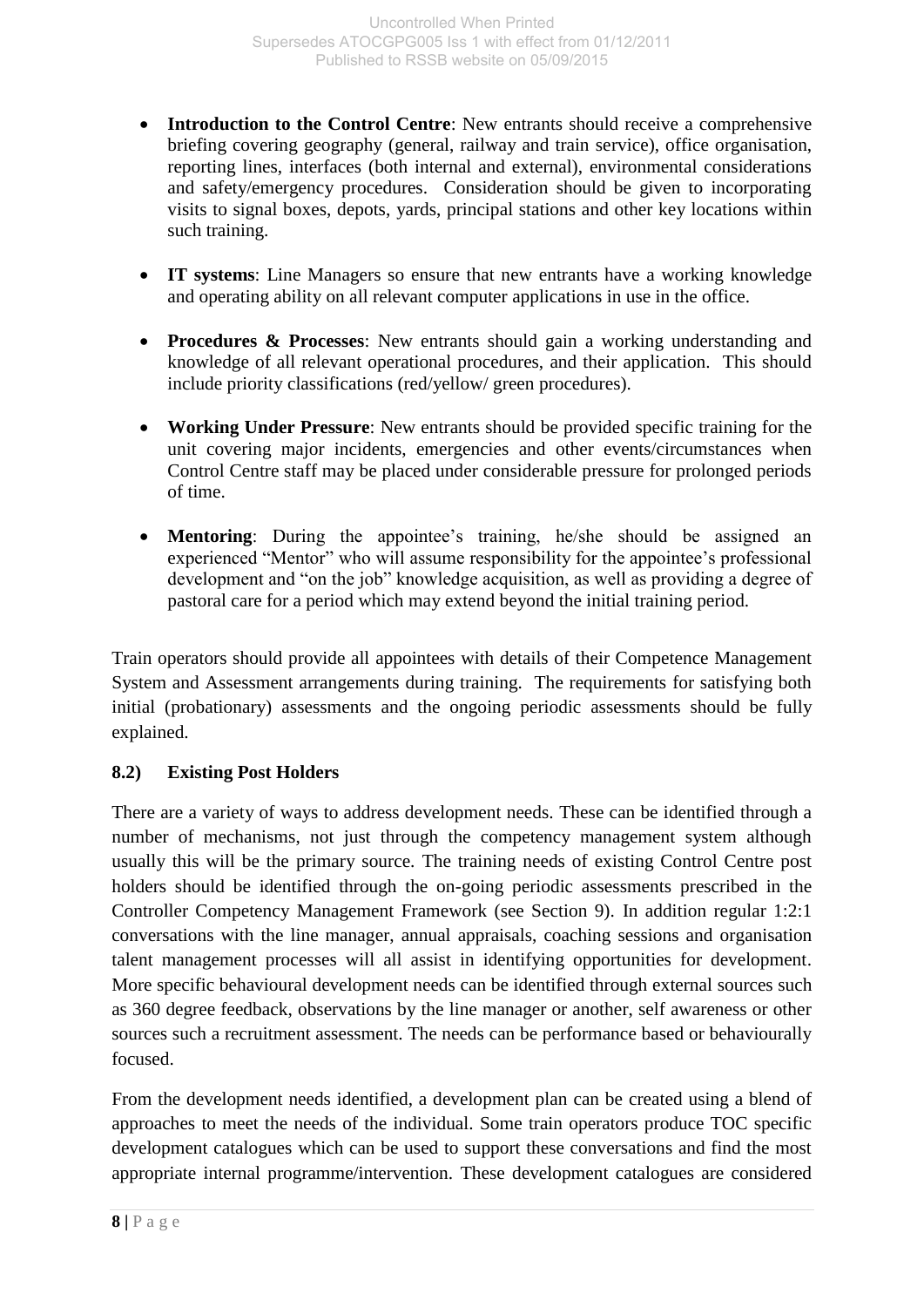to be good practice. All development activity must be supported with clear goals and objectives that can be measured to identify how effective the learning has been.

From time to time train operators should also consider supporting controllers to study on external programmes with appropriate funding. In doing so the individual should commit to a learning agreement if the programme is over a number of months/years to demonstrate that the organisation will benefit from the investment.

In addition, existing staff members should be given specific training on any new or significantly changed elements of their work, e.g. introduction of new IT systems or equipment, extension of train services over routes not previously served, introduction of new rolling stock (where this involves new working arrangements), major infrastructure changes, etc.

The competence requirements within the Control Centre are post specific, and therefore, where an individual is required to cover a post, or posts, other than the one to which he/she is appointed, that individual will require to be trained and assessed for competence in this alternative role. This is particularly relevant for staff "stepping up" into higher grade duty, and relief staff.

## **9) Controller Competency Management Framework**

In reviewing the original GPG005, it became clear that the competency management system, whilst similar, varies from TOC to TOC. As a result the working party elected to provide a competency management framework for train operators to check their processes against, rather than just providing a more prescriptive example of what a CMS might look like. It was felt that providing a detailed structure would not be a productive use of resource as it was likely that train operators would continue to use what they currently had in place if it was fit for purpose, rather than changing it to fit what this document suggested. As such it is the purpose of the Competency Management Framework in Appendix A not to be an example of a Competency Management System, but to provide a check list for train operators to check their own CMS against.

The majority of the performance criteria framework is taken from the 2004 Good Practice Guide. It was recognised that this was fit for purpose and as such did not need significant alteration. However, the PIDD section is completely new, as is the concept of using this document as a quality check of existing TOC processes, rather than a replacement for them.

The framework outlines the core activities required to carry out the role of a controller. These activities have been categorised and are have been broken down into ten 'units'. Within each unit there are a number of 'elements'. Each element has a number of activities within it that a competent controller will be able to do.

The units and elements within each are as follows:

## **Unit 1: Personal Management**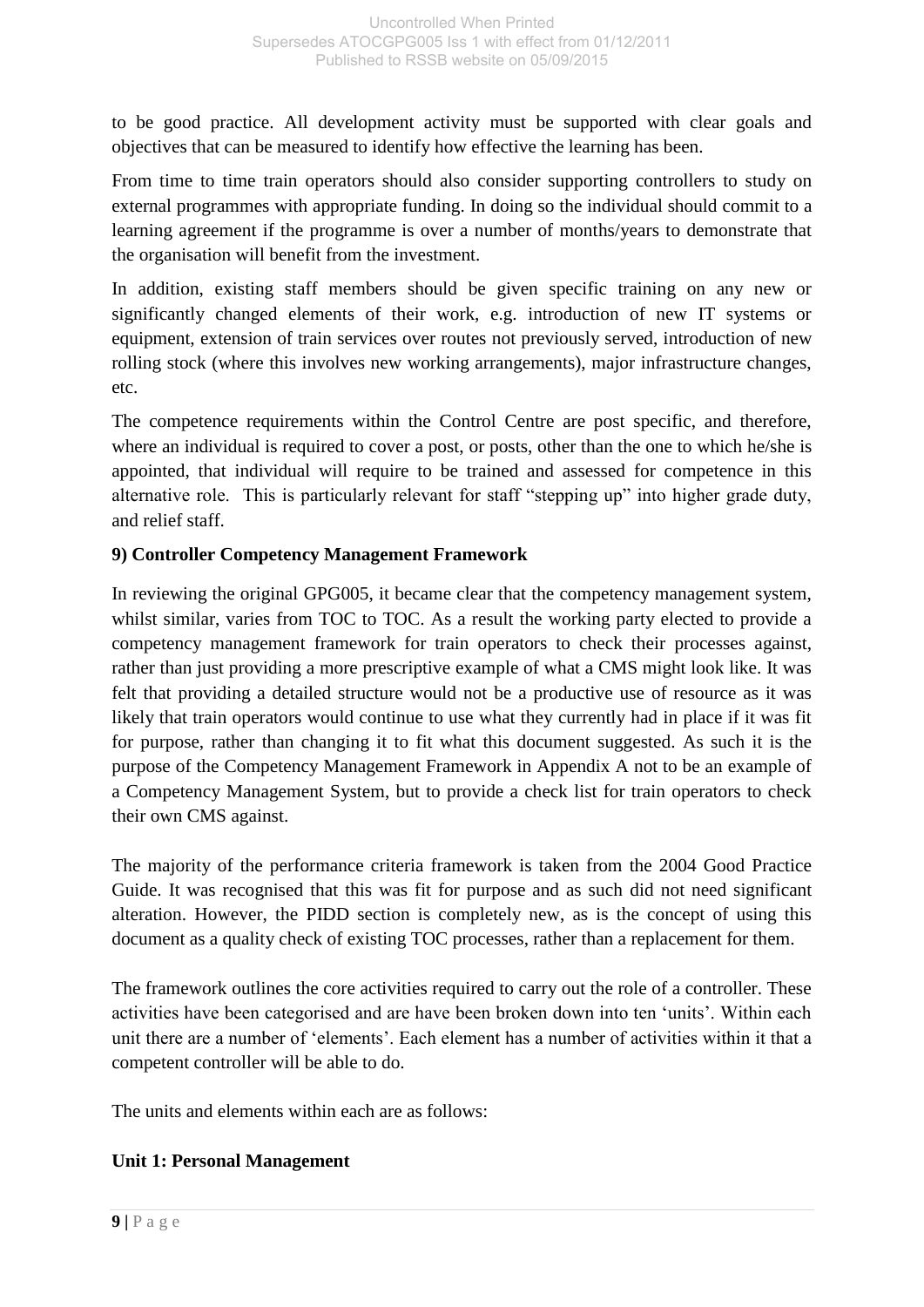- 1.1: Prior to duty
- 1.2: Attending for duty
- 1.3: Whilst on duty
- 1.4: Completion of duty

## **Unit 2: Communications**

- 2.1: Safety critical communications
- 2.2: External bodies
- 2.3: Methods of communication

## **Unit 3: Managing Train Service Delivery**

- 3.1: Monitoring train service delivery
- 3.2: Investigating delays
- 3.3: Management of disruption
- 3.4: Managing passenger needs

## **Unit 4: Business Awareness**

- 4.1: Key business metrics
- 4.2: Understanding the different elements of the business
- 4.3: Managing key suppliers

## **Unit 5: Understanding and Applying Operating Procedures**

- 5.1: Knowledge and application of Reflex (red) procedures
- 5.2: Knowledge and application of Reference (yellow) procedures
- 5.3: Knowledge and application of Background (green) procedures
- 5.4: Other

#### **Unit 6: Management of Major Incidents**

6.1: Application of major incident response plan

## **Unit 7: Management of Information**

- 7.1: Passenger information provision
- 7.2: Internal stakeholder information
- 7.3: External stakeholder information
- 7.4: Information during disruption

## **Unit 8: Caring for Staff Involved in an Accident or Incident**

- 8.1: Chain of care
- 8.2: Incident investigation

#### **Unit 9: Control of Rolling Stock**

9.1: Control of rolling stock

#### **Unit 10: Behavioural Capability**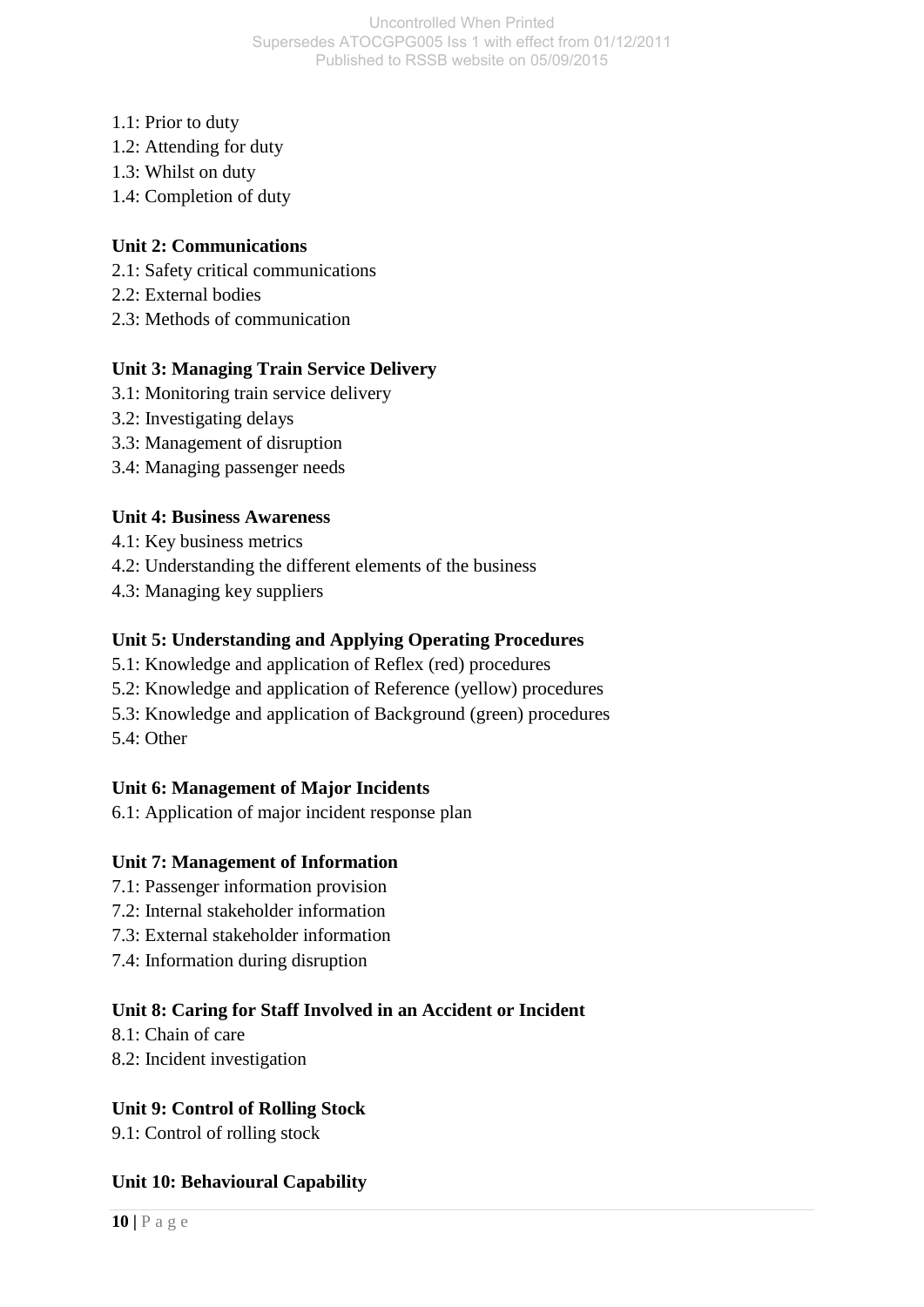10.1: Resilience 10.2: Empathy 10.3: Interpersonal Sensitivity 10.4: Integrity 10.5: Courage 10.6: Honesty 10.7: Humility

As explained above the structure of the framework in Appendix A has been created as a check list for Train Operators to quality check their own Controller CMS against, rather than as an example CMS as was the case in the previous Good Practice Guide. However, the documentation in appendix B has been included to provide an example of how a train operator may document and carry out a controller assessment. This particular example is taken from Southern's Controller Competency Management System. It is the PIDD module and shows how the operator will assess the activities outlined in Unit 7, The Management of Information, section 7.4, Information During Disruption. This is the same style of template that existed in the original Good Practice Guide 2004 and is deemed as being still fit for purpose. It is provided here as an example of good practice for those operators who may not currently have a formally documented approach for the competency management of controllers. The assessor may use a variety of different methods for assessing individual competence, which may include one or more of the following techniques:

|           | • Unannounced monitoring                    | (U    |
|-----------|---------------------------------------------|-------|
|           | Observation                                 |       |
|           | • Review of records, logs, voice tapes etc. | (R)   |
| $\bullet$ | Questioning                                 |       |
|           | Simulation exercises                        | (S)   |
|           | Testimony from a third party                | ( I - |
|           |                                             |       |

Each relevant element should be re-assessed periodically. This is normally every two years and for probationary staff after 1 year in post on a 'rolling' programme which should be visible to each individual.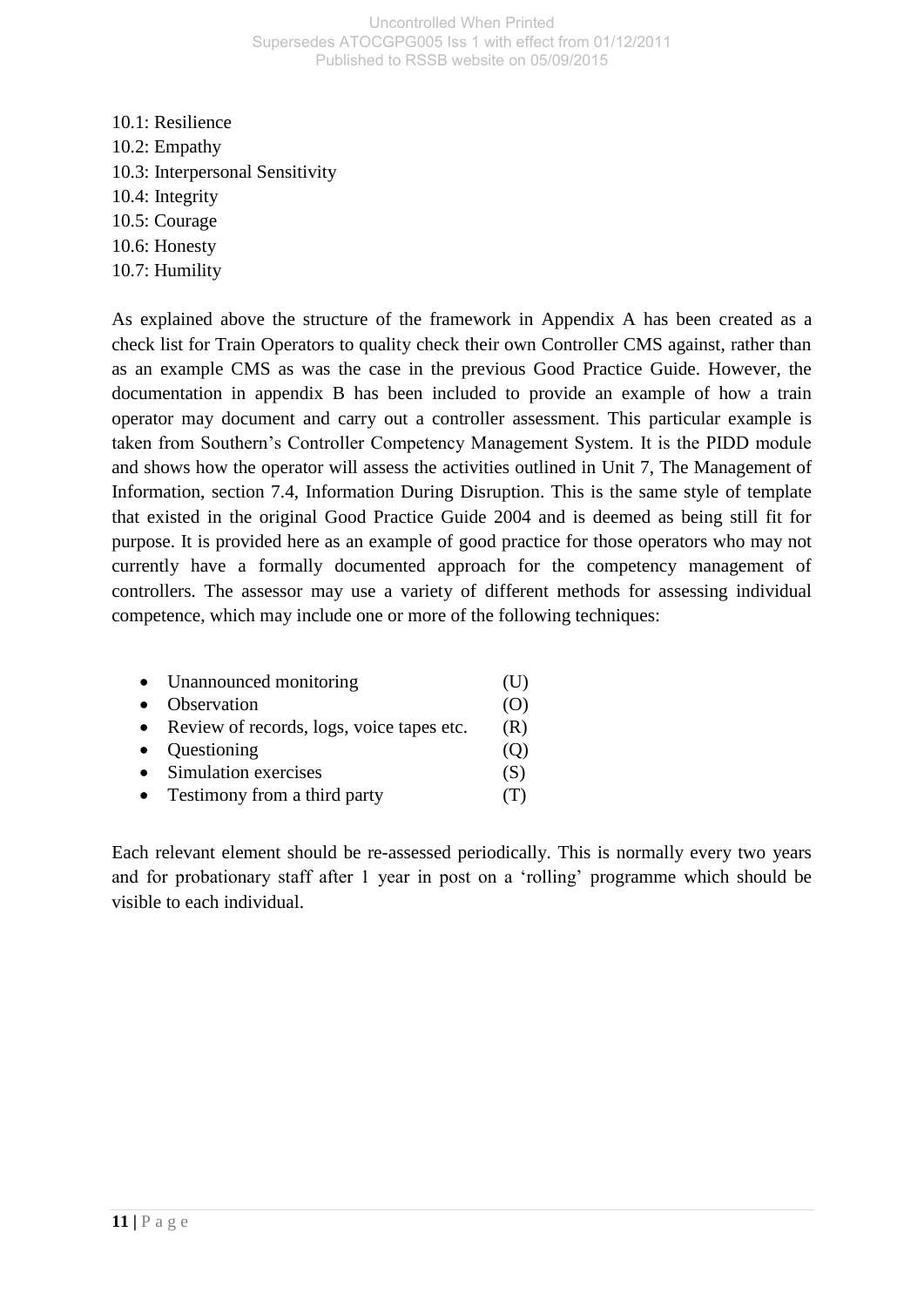## **APPENDIX 1: CONTROLLER COMPETENCY MANAGEMENT FRAMEWORK**

#### **Unit 1 – Personal Management**

| <b>Element</b>                          | <b>Performance Criteria</b>                                                                                                                                                                                                                                                                                                                                                                                                                                                                                                                                                                                                                                                                                                                                                                                              | Does the current TOC CMS suitably assess |
|-----------------------------------------|--------------------------------------------------------------------------------------------------------------------------------------------------------------------------------------------------------------------------------------------------------------------------------------------------------------------------------------------------------------------------------------------------------------------------------------------------------------------------------------------------------------------------------------------------------------------------------------------------------------------------------------------------------------------------------------------------------------------------------------------------------------------------------------------------------------------------|------------------------------------------|
|                                         |                                                                                                                                                                                                                                                                                                                                                                                                                                                                                                                                                                                                                                                                                                                                                                                                                          | this activity? Record comments here.     |
| Prior to duty<br>1.1)                   | Inform the person in charge in a timely manner if unavailable for<br>$\bullet$<br>duty having had sufficient rest in line with hidden guidance<br>Complete preparations for duty within associated time<br>$\bullet$                                                                                                                                                                                                                                                                                                                                                                                                                                                                                                                                                                                                     |                                          |
| Attending for<br>1.2)<br>duty           | Arrive at the specified time<br>$\bullet$<br>Follow the correct procedure for signing on $&$ off<br>Attend for duty in accordance with the requirements of the Drugs<br>and Alcohol policy<br>Ensure discussion and clarification of information at the shift<br>handover<br>Meet the requirements of the company in respect of standards of<br>$\bullet$<br>appearance and conduct                                                                                                                                                                                                                                                                                                                                                                                                                                      |                                          |
| Whilst<br>1.3)<br><sub>on</sub><br>duty | Locate, check and understand data sources (email, safety briefs,<br>daily & weekly notices, etc), initially after shift handover and then<br>regularly throughout the shift<br>Maintain a safe, clean, secure working environment, including<br>storage of materials and documents in an appropriate manner<br>Be compliant with safety and security procedures, and taking of<br>appropriate action to address perceived shortcomings for the area<br>where you work<br>Know how to access specific software and what action to take<br>$\bullet$<br>should there be an IT problem.<br>Report and record personal accidents promptly and accurately using<br>company procedure<br>Comply with procedures for receiving and signing in visitors,<br>contractors and other non-resident personnel into the Control Centre |                                          |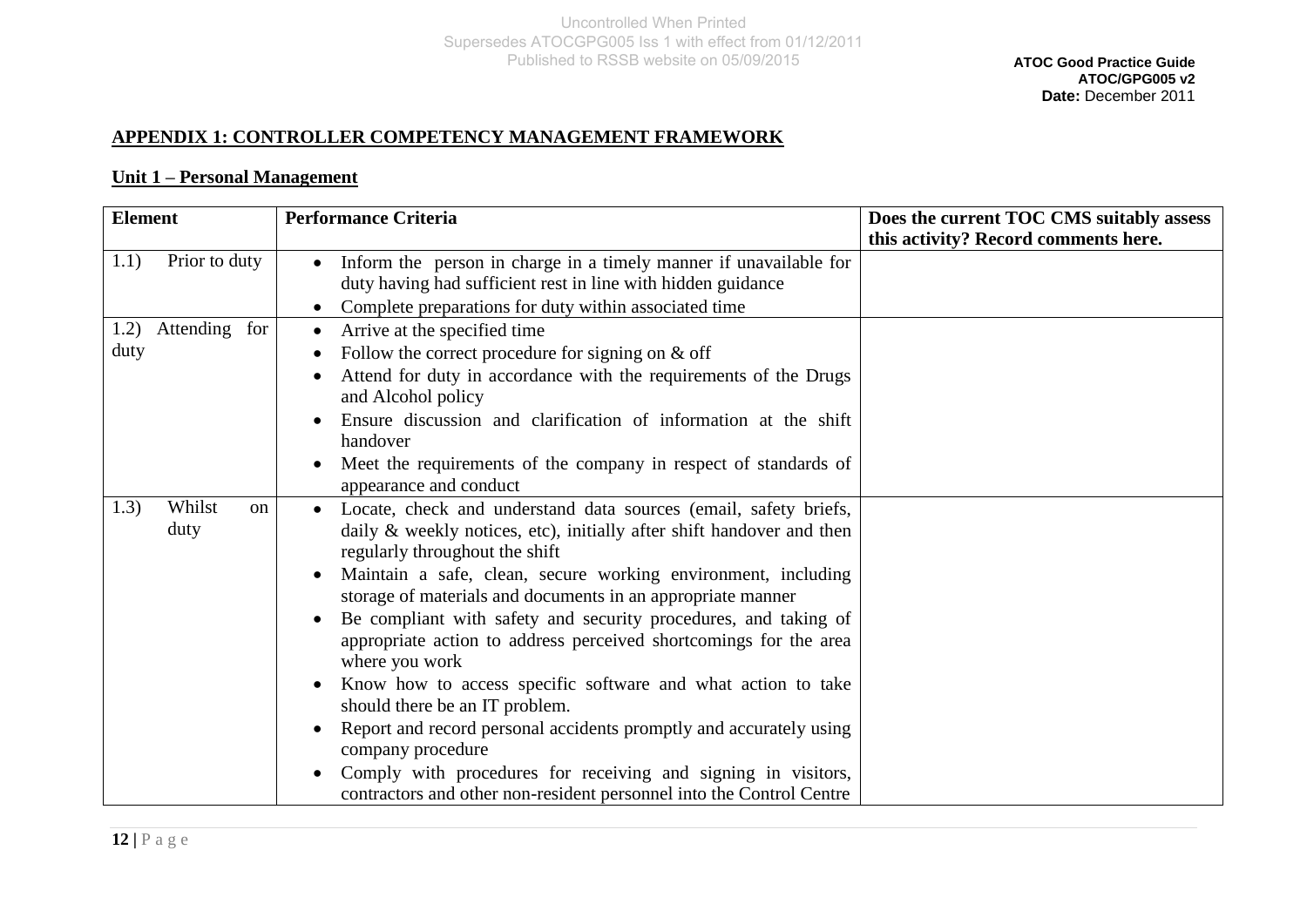|                                | • Ensure that working documents and publications are kept current<br>including the reporting and recording of any significant<br>performance information using the Section Log prior to leaving<br>duty<br>Prioritise and communicate information in a diligent and timely<br>manner, disseminating to others as necessary<br>Seek information, written reports or follow-up from others to<br>complete investigations and close incidents<br>Deal with matters handed on, or outstanding incidents, to<br>conclusion<br>Decide on content and most appropriate method to be used prior to<br>beginning any operational communication<br>Understand levels of empowerment and when acting outside<br>personal control or authority<br>Understand action to be taken if another member of Control is<br>unable to attend for duty at the booked time |  |
|--------------------------------|-----------------------------------------------------------------------------------------------------------------------------------------------------------------------------------------------------------------------------------------------------------------------------------------------------------------------------------------------------------------------------------------------------------------------------------------------------------------------------------------------------------------------------------------------------------------------------------------------------------------------------------------------------------------------------------------------------------------------------------------------------------------------------------------------------------------------------------------------------|--|
| (1.4)<br>Completion<br>of duty | • Create a handover brief for relieving Controller                                                                                                                                                                                                                                                                                                                                                                                                                                                                                                                                                                                                                                                                                                                                                                                                  |  |

## **Unit 2 –Communications**

| <b>Element</b>                           | <b>Performance Criteria</b>                                                                                                                                                                                                                                                                                                                                                                                                                                           | Does the current TOC CMS suitably assess<br>this activity? Record comments here. |
|------------------------------------------|-----------------------------------------------------------------------------------------------------------------------------------------------------------------------------------------------------------------------------------------------------------------------------------------------------------------------------------------------------------------------------------------------------------------------------------------------------------------------|----------------------------------------------------------------------------------|
| $2.1)$ Safety critical<br>communications | • Conduct all conversations in a manner which is clear, fluent, to the<br>point and at a pace which promotes understanding<br>Repeat all telephone or radio messages concerning safety to confirm<br>understanding using phonetic alphabet & radio protocols where<br>necessary<br>Answer the telephone promptly, using the company's business<br>$\bullet$<br>form, including own name & position where appropriate, and<br>identification of who is being spoken to |                                                                                  |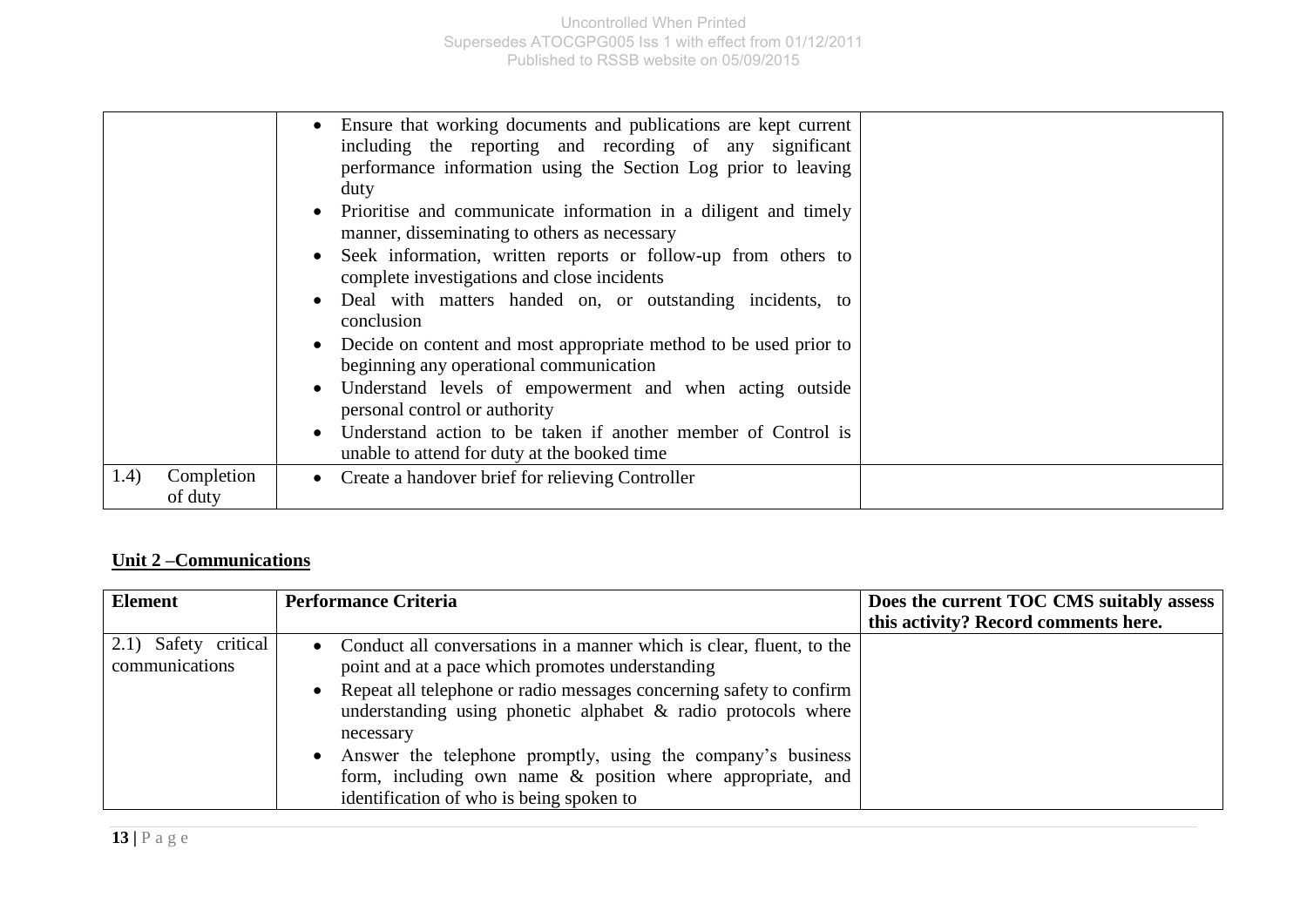| 2.2) External bodies                 | Understand when and how to communicate to relevant bodies<br>(HMRI, DfT, RAIB, RIDDOR etc) |  |
|--------------------------------------|--------------------------------------------------------------------------------------------|--|
| 23<br>Methods<br>of<br>Communication | Understand information systems available for mass communication<br>and how to use them     |  |

## **Unit 3 - Managing Train Service Delivery**

| <b>Element</b>                                     | <b>Performance Criteria</b>                                                                                                                                                                                                                                                                                                                                                                                                                                                                                                                                                                                          | Does the current TOC CMS suitably assess |
|----------------------------------------------------|----------------------------------------------------------------------------------------------------------------------------------------------------------------------------------------------------------------------------------------------------------------------------------------------------------------------------------------------------------------------------------------------------------------------------------------------------------------------------------------------------------------------------------------------------------------------------------------------------------------------|------------------------------------------|
|                                                    |                                                                                                                                                                                                                                                                                                                                                                                                                                                                                                                                                                                                                      | this activity? Record comments here.     |
| Monitoring<br>3.1)<br>service<br>train<br>delivery | Use decision support systems where applicable (CCF/P2) or<br>TRUST to identify potential or actual problems<br>Monitor departure of ECS from berthing points, depots and sidings<br>to anticipate performance issues for service start up<br>Keep resource plans (stock, train crew, WTT paths) under review to<br>anticipate performance issues when services are late running or<br>affected by other TOC/FOC late running<br>Provide proactive management of train service delivery to optimise<br>achievement of performance targets                                                                             |                                          |
| 3.2)<br>Investigating<br>Delays                    | Monitor TRUST incidents and attribution of delays to TRUST<br>incidents following up and investigating as appropriate<br>Have a full understanding of the DAG and the Delay Attribution<br>$\bullet$<br>process<br>Make appropriate enquiries at specific locations or of specific staff<br>$\bullet$<br>to ascertain information which assists the investigation<br>Ensure that all incidents are correctly attributed to root cause and<br>that reactionary delay is closely monitored, validated and correctly<br>attributed.<br>Take appropriate action where resolution cannot be completed<br>during the shift |                                          |
| 3.3) Management of                                 | Obtain accurate information to establish the nature, extent and                                                                                                                                                                                                                                                                                                                                                                                                                                                                                                                                                      |                                          |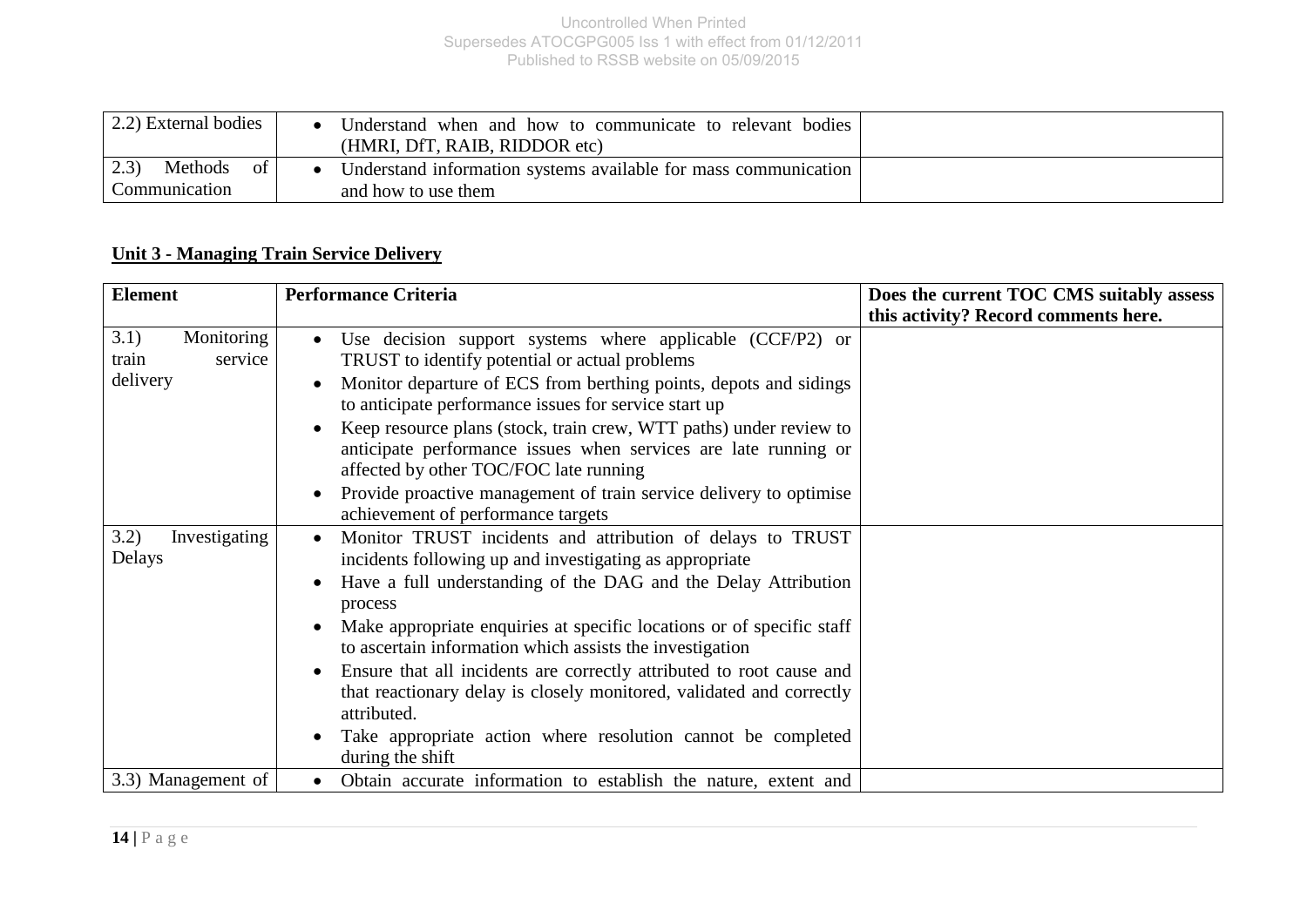| Disruption | location of disruption so that an effective response can be<br>implemented as part of the prioritised planning process of the PIDD        |  |
|------------|-------------------------------------------------------------------------------------------------------------------------------------------|--|
|            | procedure.                                                                                                                                |  |
|            | Invoke service recovery procedures or taking of other appropriate                                                                         |  |
|            | action to correct service perturbations and restore timetabled<br>running as quickly as practicable                                       |  |
|            | Discuss regulation issues with Network Rail Controllers in advance<br>of potential problems, and negotiate altered or additional paths if |  |
|            | necessary                                                                                                                                 |  |
|            | Assess implications, including "worst case", using all available                                                                          |  |
|            | information, systems, and contacts, and establishment of the<br>implications of alternative courses of action                             |  |
|            | Consider all options prior to agreeing with Network Rail<br>implementation of an agreed contingency plan                                  |  |
|            | Liaise with neighbour TOCs to optimise service arrangements                                                                               |  |
|            | Assess implications, including "worst case", using all available                                                                          |  |
|            | information, systems, and contacts, and establish the implications of                                                                     |  |
|            | alternative courses of action                                                                                                             |  |
|            | Review forward resource plan and optimisation of use for duration<br>$\bullet$                                                            |  |
|            | of contingent operation. Ensure the plan has adequate flexibility to                                                                      |  |
|            | accommodate changing circumstances.                                                                                                       |  |
|            | Monitor delivery and adjustment of plan as necessary                                                                                      |  |
|            | Consider the implications on fleet deployment, especially<br>maintenance and fuelling considerations                                      |  |
|            | Consider berthing/stabling strategy when disruption and contingent<br>$\bullet$                                                           |  |
|            | operation extends, or is likely to extend, beyond the operating day                                                                       |  |
|            | Formulate an emergency timetable for contingent operation when<br>$\bullet$                                                               |  |
|            | period of disruption is, or is likely to be, of extended duration                                                                         |  |
|            | Understand Core requirements of the relevant service recovery or                                                                          |  |
|            | contingency plans                                                                                                                         |  |
|            | Be aware of locations where turnback can be achieved, or location                                                                         |  |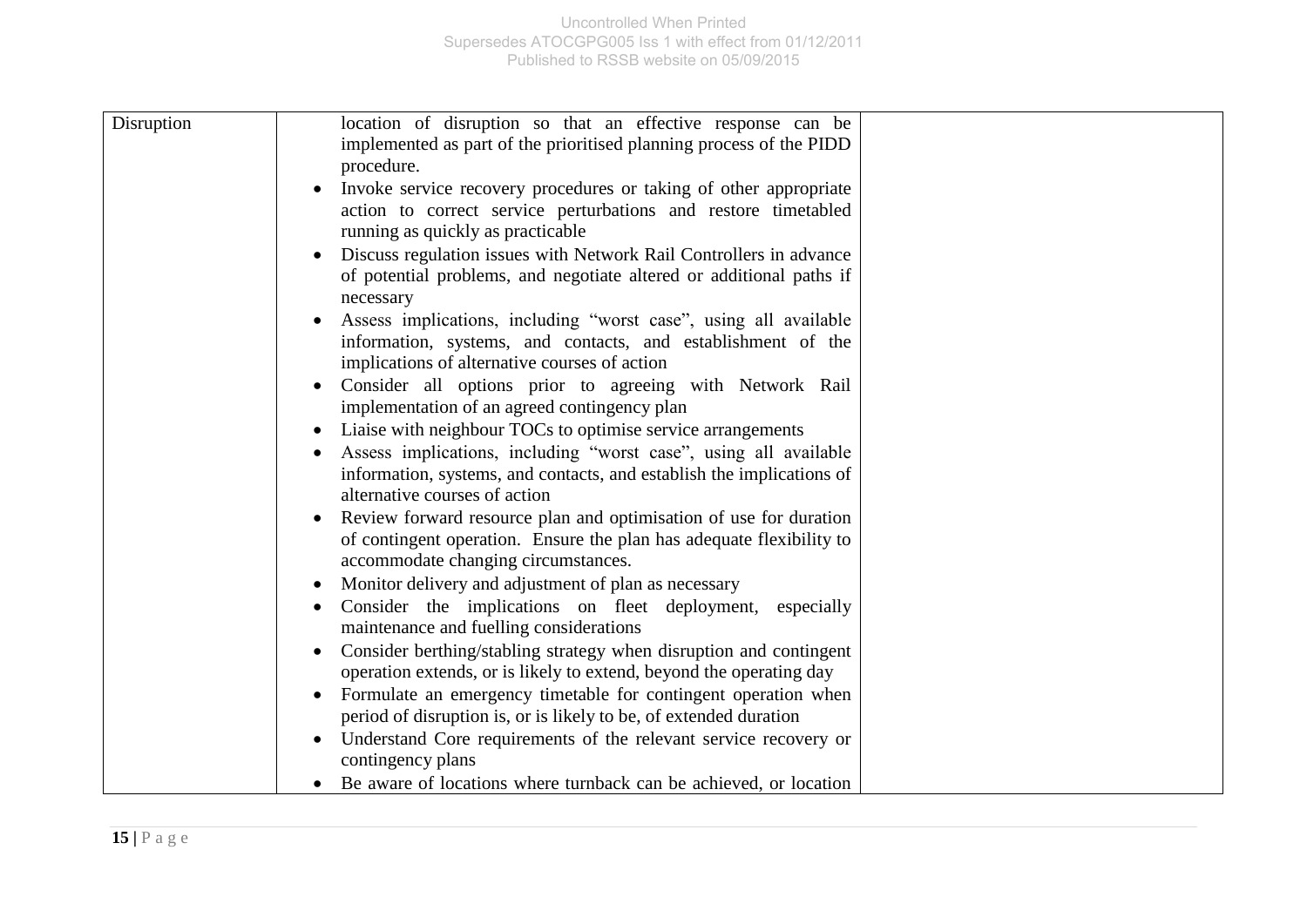|                 | of emergency cross-overs and signalled reversible working                           |  |
|-----------------|-------------------------------------------------------------------------------------|--|
|                 | Be aware of restrictions on fleet route availability and staff (train               |  |
|                 | crew) route knowledge                                                               |  |
|                 | Be aware of applicable diversionary routes and their availability                   |  |
|                 | Understand the performance implications of special stop/run                         |  |
|                 | fast/run ECS orders                                                                 |  |
|                 | Be aware of of priority services, heavily loaded services and heavy<br>$\bullet$    |  |
|                 | customer flows                                                                      |  |
|                 | Identify with Network Rail suitable arrangements for short                          |  |
|                 | termination/start up of services in the event of line blockage, and                 |  |
|                 | advise all points accordingly                                                       |  |
|                 | Be aware of locations and available resources for unit changeovers                  |  |
|                 | Understand the Key Route Strategies available                                       |  |
|                 | Compile details of service performance of the contingency plan for                  |  |
|                 | subsequent review of lessons learnt.                                                |  |
| 3.4) Managing   | Demonstrate a review of and consideration for passengers most                       |  |
| Passenger Needs | seriously affected by actions taken to recover the service following                |  |
|                 | incident                                                                            |  |
|                 | Take account of <u>full</u> passenger implications of decisions affecting           |  |
|                 | the planned train services                                                          |  |
|                 | Take the initiative to arrange alternatives for disrupted passengers –<br>$\bullet$ |  |
|                 | emergency road transport, special stop orders, pass tickets by other                |  |
|                 | operators, etc.                                                                     |  |
|                 | Mobilise arrangements for customer action and customer support                      |  |
|                 | teams                                                                               |  |
|                 | Take action to protect passenger safety and welfare when disruptive                 |  |
|                 | events have the potential to create unsafe situations – vulnerable                  |  |
|                 | passengers (young, lone females, elderly, disabled),<br>station                     |  |
|                 | overcrowding, catastrophic failure of onboard systems etc                           |  |
|                 | Advise on passengers, or groups of passengers, with special needs                   |  |
|                 | Respond to customer complaints                                                      |  |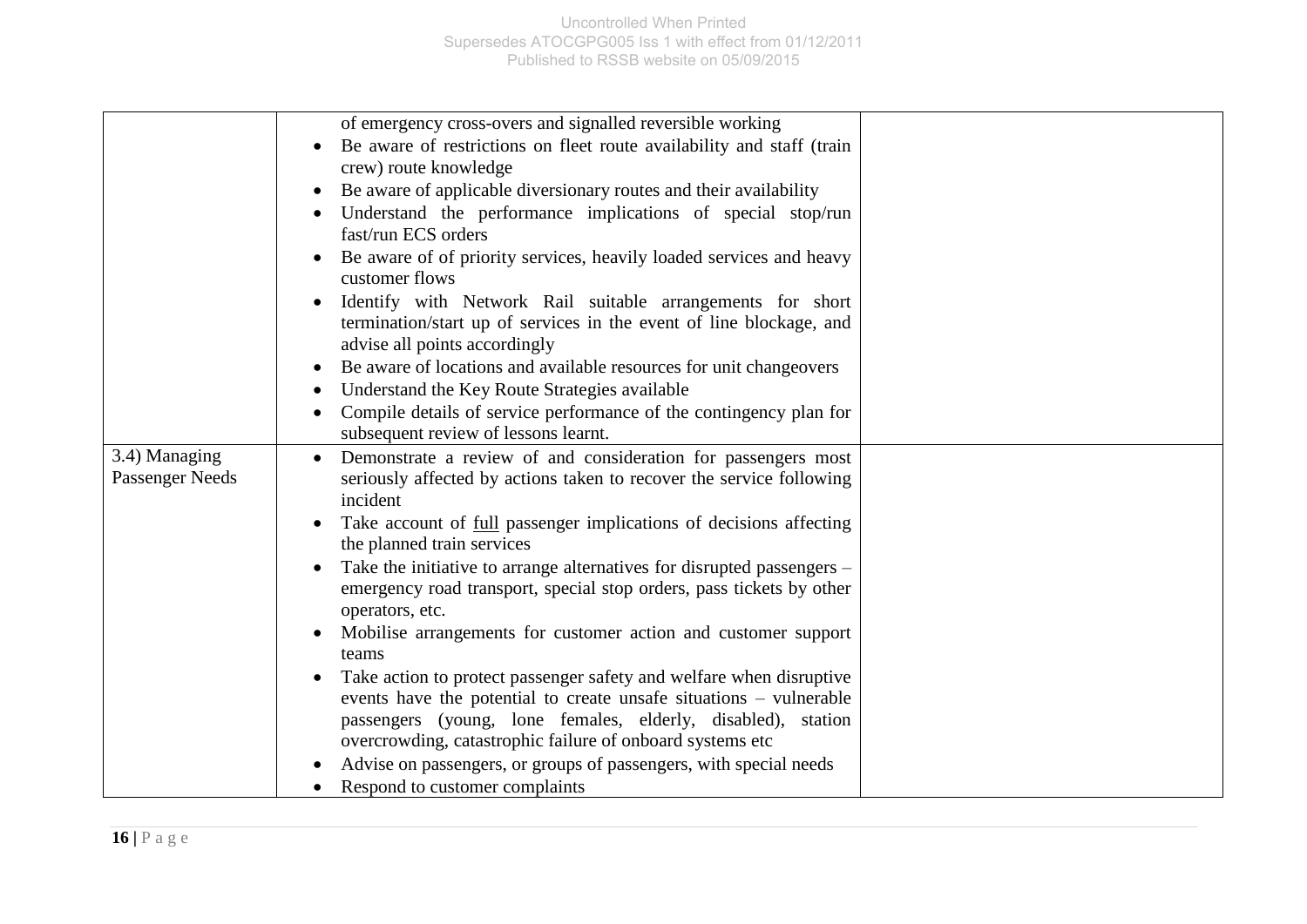| Be aware of the means of assessing customer flows<br>volumes when |  |
|-------------------------------------------------------------------|--|
| organising alternative transport.                                 |  |

## **Unit 4 – Business Awareness**

| <b>Element</b>                                                     | <b>Performance Criteria</b>                                                                                                                                                                                                                                                                                                                                                                                                                                                                                                                                                                                                                                                                                                                                                                                                                                                  | Does the current TOC CMS suitably assess |
|--------------------------------------------------------------------|------------------------------------------------------------------------------------------------------------------------------------------------------------------------------------------------------------------------------------------------------------------------------------------------------------------------------------------------------------------------------------------------------------------------------------------------------------------------------------------------------------------------------------------------------------------------------------------------------------------------------------------------------------------------------------------------------------------------------------------------------------------------------------------------------------------------------------------------------------------------------|------------------------------------------|
| 4.1) Key Business<br>Metrics                                       | Ensure SRCT claims are made following all relevant incidents<br>$\bullet$<br>Understand typical TOC penalties resulting from Charter/PPM/<br>cancellation/seats to plan failures<br>Understand punctuality, reliability, capacity, Right Time and PPM<br>targets for TOC service groups                                                                                                                                                                                                                                                                                                                                                                                                                                                                                                                                                                                      | this activity? Record comments here.     |
| 4.2) Understanding<br>the different<br>elements of the<br>business | Know where to find information relating to STP/VSTP plans.<br>Understand planning interfaces – short term/permanent timetabling,<br>engineering works, contingency plans, emergency plans,<br>project/new works planning, maintenance planning etc<br>Understand the process to follow to ensure a 'plan of the day' is in<br>place should disruption be expected to impact the following day's<br>delivery<br>Understand company commercial objectives / guidelines<br>$\bullet$<br>Know about excess hours regulations and circumstances in which<br>authority to exceed may be given<br>Understand disciplinary procedures and how these are enacted<br>Know about CIRAS arrangements and action to take on advice of a<br>confidential report<br>Understand the arrangements by which staff report accidents,<br>$\bullet$<br>incidents, near misses and personal injury |                                          |
| 4.3) Managing Key<br>Suppliers                                     | Have a thorough understanding of Control Centre and current<br>$\bullet$<br>performance interfaces within the relevant Network Rail Regions<br>and/or areas.                                                                                                                                                                                                                                                                                                                                                                                                                                                                                                                                                                                                                                                                                                                 |                                          |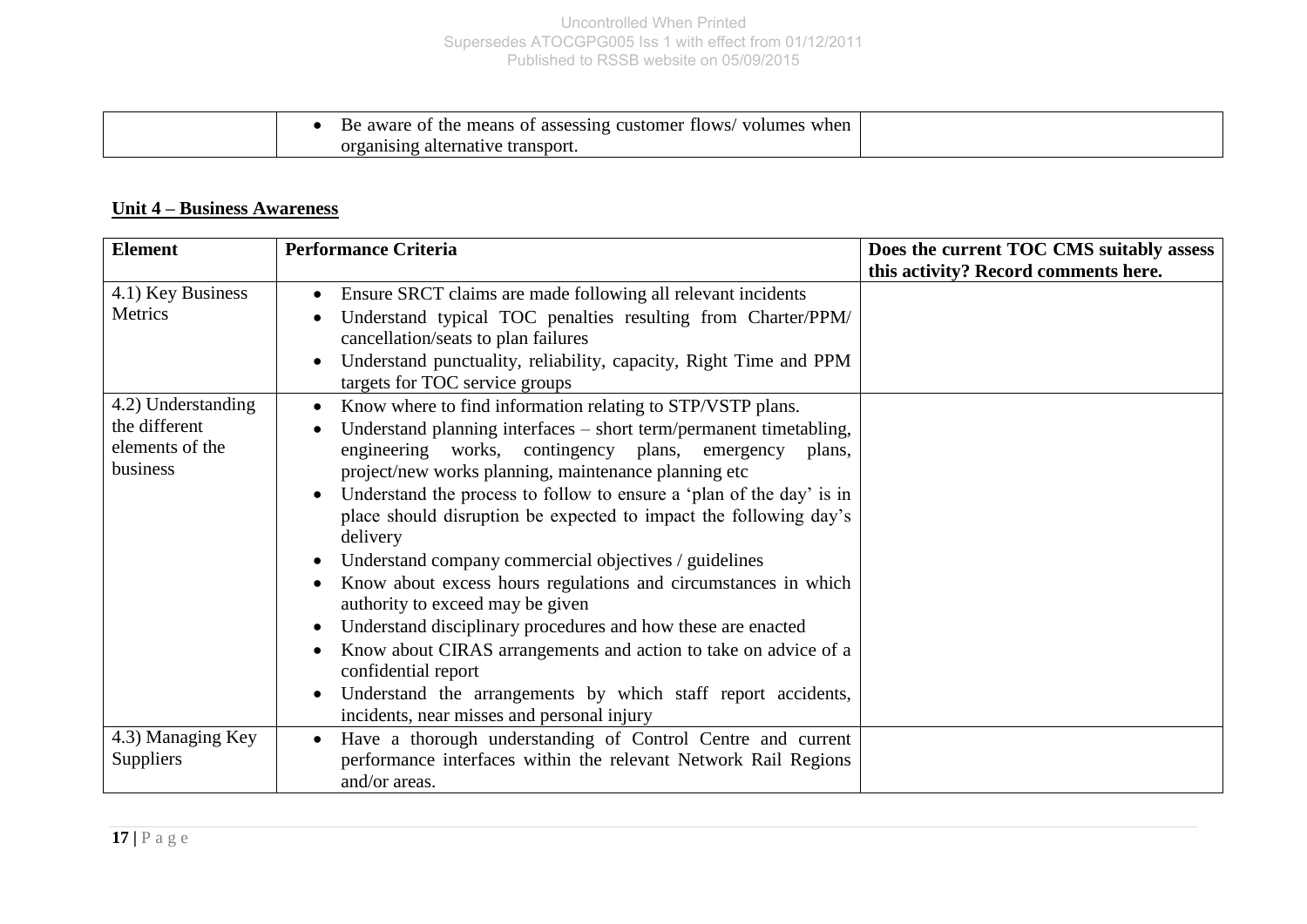| Know the managerial arrangements for stations served and depots<br>utilised by the TOC                                                                                                   |  |
|------------------------------------------------------------------------------------------------------------------------------------------------------------------------------------------|--|
| Have an appreciation of contractual rights and obligations contained<br>in Access Agreements with key suppliers                                                                          |  |
| Have an appreciation of Company meeting arrangements/forums<br>with key suppliers                                                                                                        |  |
| Understand the intrusive and authoritative intervention in issues<br>affecting the TOC train service, where key supplier actions are<br>impacting, or potentially impacting, on delivery |  |
| Have an appreciation of planning arrangements within key supplier<br>organisations, and the means of influencing future plans                                                            |  |
| Have an appreciation of key supplier safety responsibilities and<br>their impact on train service delivery capabilities                                                                  |  |
| Know the responsibilities of Network Rail Controls and National<br><b>Control Room</b>                                                                                                   |  |
| Ensure there is a regular liaison with Network Rail and neighbour<br>TOCs to ensure contingent arrangements remain appropriate.                                                          |  |
| Know where to find sources of expert advice within the TOC on<br>issues relating to key suppliers                                                                                        |  |
| Understand escalation arrangements for unresolved issues with key<br>suppliers                                                                                                           |  |
| Understand enforcement arrangements with key suppliers within<br>own or Control Centre authority                                                                                         |  |

## **Unit 5 – Understanding & Applying Operating Procedures**

| Element            | <b>Performance Criteria</b>               | Does the current TOC CMS suitably assess |
|--------------------|-------------------------------------------|------------------------------------------|
|                    |                                           | this activity? Record comments here.     |
| 5.1) Knowledge and | Deal with the following immediately:      |                                          |
| application of     | responding to a train incident            |                                          |
| Reflex (red)       | responding to a security threat or a lert |                                          |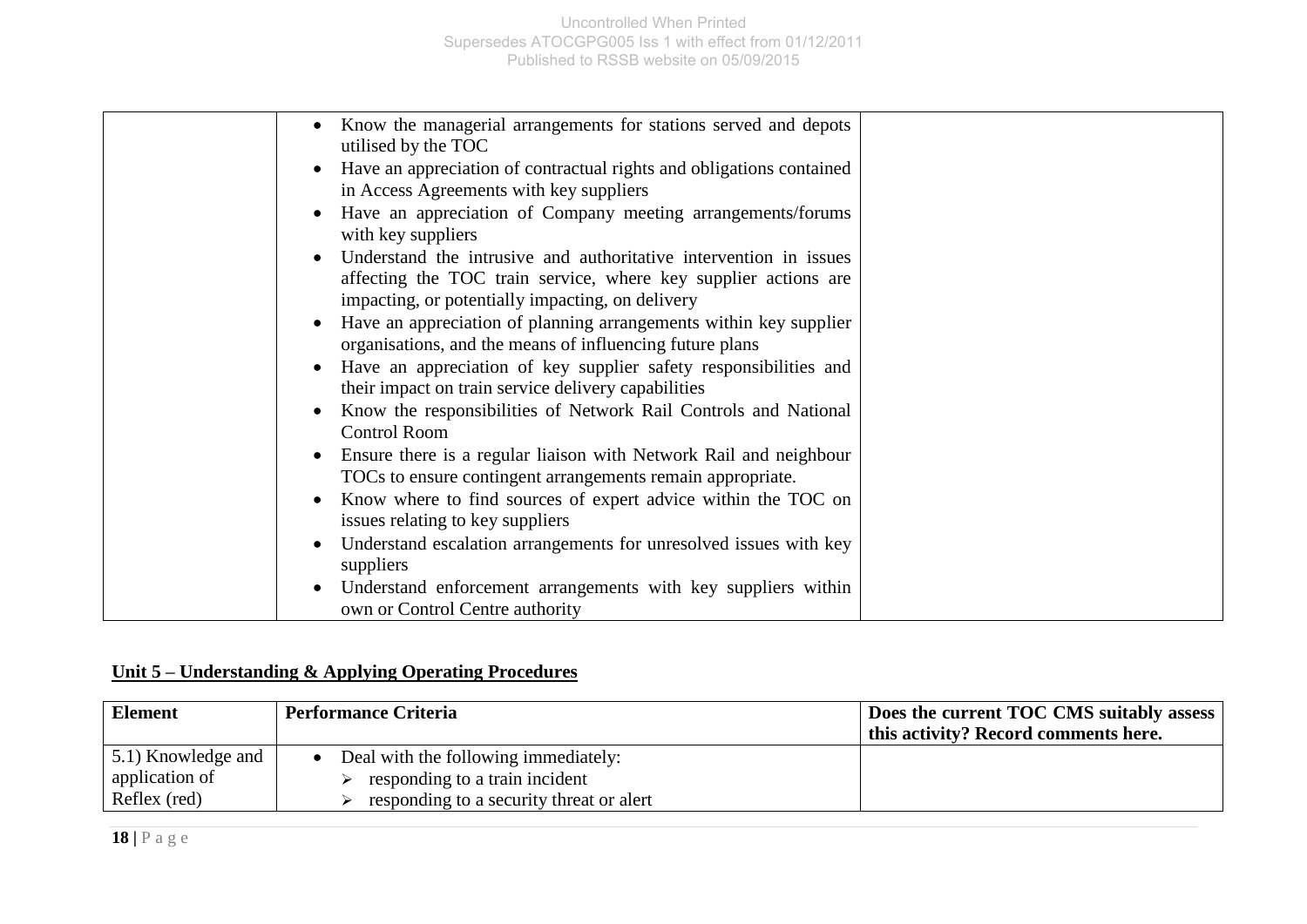| procedures                                                               | handling an emergency call<br>monitoring and interpreting communications                                                                                                                                                                                                                                                                                                          |  |
|--------------------------------------------------------------------------|-----------------------------------------------------------------------------------------------------------------------------------------------------------------------------------------------------------------------------------------------------------------------------------------------------------------------------------------------------------------------------------|--|
| 5.2) Knowledge and<br>application of<br>Reference (yellow)<br>procedures | Have the ability to locate, or call up, the procedure and any<br>$\bullet$<br>templated report form within a short time period, and be ready to<br>fully enact the procedure including:<br>train over-running a booked station call<br>signal passed at danger<br>defective on train equipment<br>train reported to be travelling at excessive speed<br>environmental emergencies |  |
| 5.3) Knowledge and<br>application of<br>Background (green)<br>procedures | Demonstrate a knowledge of the existence and whereabouts of these<br>$\bullet$<br>files, and how to use them should a need arise:<br>Company Health & Safety/Loss Control Manual;<br>seasonal preparedness plans;<br>recovery of defective or damaged rolling stock;<br>$\triangleright$ Train crew route knowledge (by link/depot).                                              |  |
| 5.4) Other                                                               | Give appropriate instructions when notified of an operational<br>$\bullet$<br>problem that results in isolation or failure of a key safety system<br>Understand how to use the Operational Documentation Library to<br>$\bullet$<br>gain information promptly                                                                                                                     |  |

## **Unit 6 – Management of Major Incidents**

| <b>Element</b>                                         | <b>Performance Criteria</b>                                                                                                                                                                                                                                                                                                                                       | Does the current TOC CMS suitably assess |
|--------------------------------------------------------|-------------------------------------------------------------------------------------------------------------------------------------------------------------------------------------------------------------------------------------------------------------------------------------------------------------------------------------------------------------------|------------------------------------------|
|                                                        |                                                                                                                                                                                                                                                                                                                                                                   | this activity? Record comments here.     |
| 6.1) Application of<br>Major Incident<br>Response Plan | • Take immediate action to protect passengers, staff or other persons<br>where a serious threat to safety is apparent.<br>• Know the core rules and regulations relating to emergency response<br>• Arrange for dissemination of urgent information regarding the<br>incident/emergency in accordance with the requirements of the<br><b>TOC</b> Emergency Manual |                                          |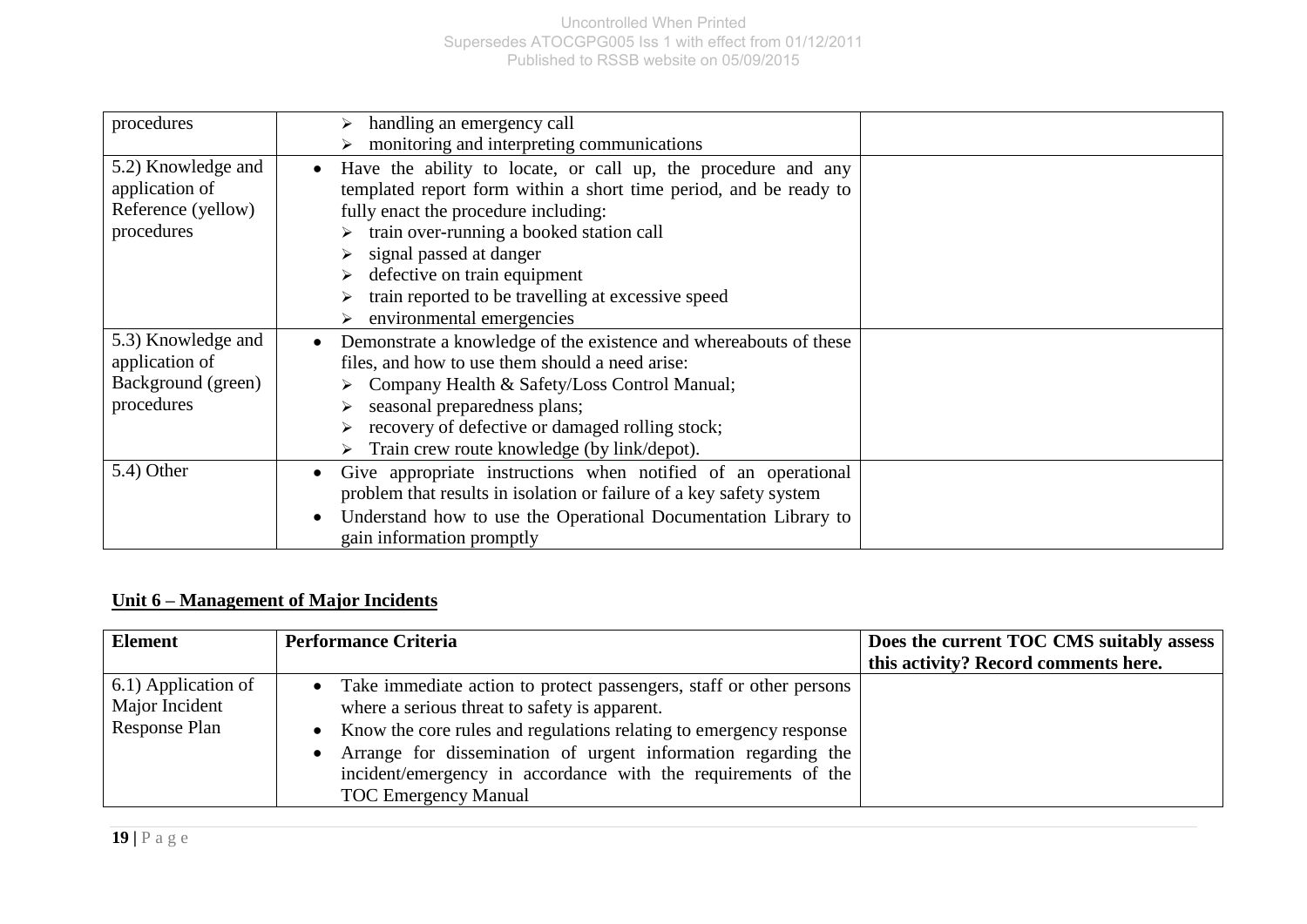| Deal with any trapped trains by rescue, or evacuation<br>Establish an Incident Command Structure to mirror that established<br>by Network Rail.<br>Arrange to appoint a Train Operation Liaison Officer (TOLO) at<br>site if required<br>Establish site access arrangements                                                                                                                                                                          |  |
|------------------------------------------------------------------------------------------------------------------------------------------------------------------------------------------------------------------------------------------------------------------------------------------------------------------------------------------------------------------------------------------------------------------------------------------------------|--|
| Complete handover checklist to Emergency Commander, and brief<br>accordingly<br>Understand how to establish an emergency Control Centre<br>Understand the structure and arrangements contained in the TOC<br><b>Emergency Plan</b><br>Follow the arrangements for dealing with Security incidents:<br>following telephone advice/ warning<br>following advice from Police (civil or BTP)<br>following advice from train crew, station or depot staff |  |
| Deal with allegations of serious irregularities, or irregular working<br>Understand the roles and responsibilities of:<br><b>Network Rail RIO</b><br><b>TOLO</b><br>Gold/Silver/Bronze Commander<br>Carry out responsibilities for relieving staff of duty after incident<br>Ensure relevant care teams are in place<br>Deal with distressed, shocked, confused or stressed telephone<br>callers in the right way                                    |  |

## **Unit 7 – Management of Information**

| Element           | <b>Performance Criteria</b>                                    | Does the current TOC CMS suitably assess |
|-------------------|----------------------------------------------------------------|------------------------------------------|
|                   |                                                                | this activity? Record comments here.     |
| $(7.1)$ Passenger | Understand how the Customer Information System, OIS, messaging |                                          |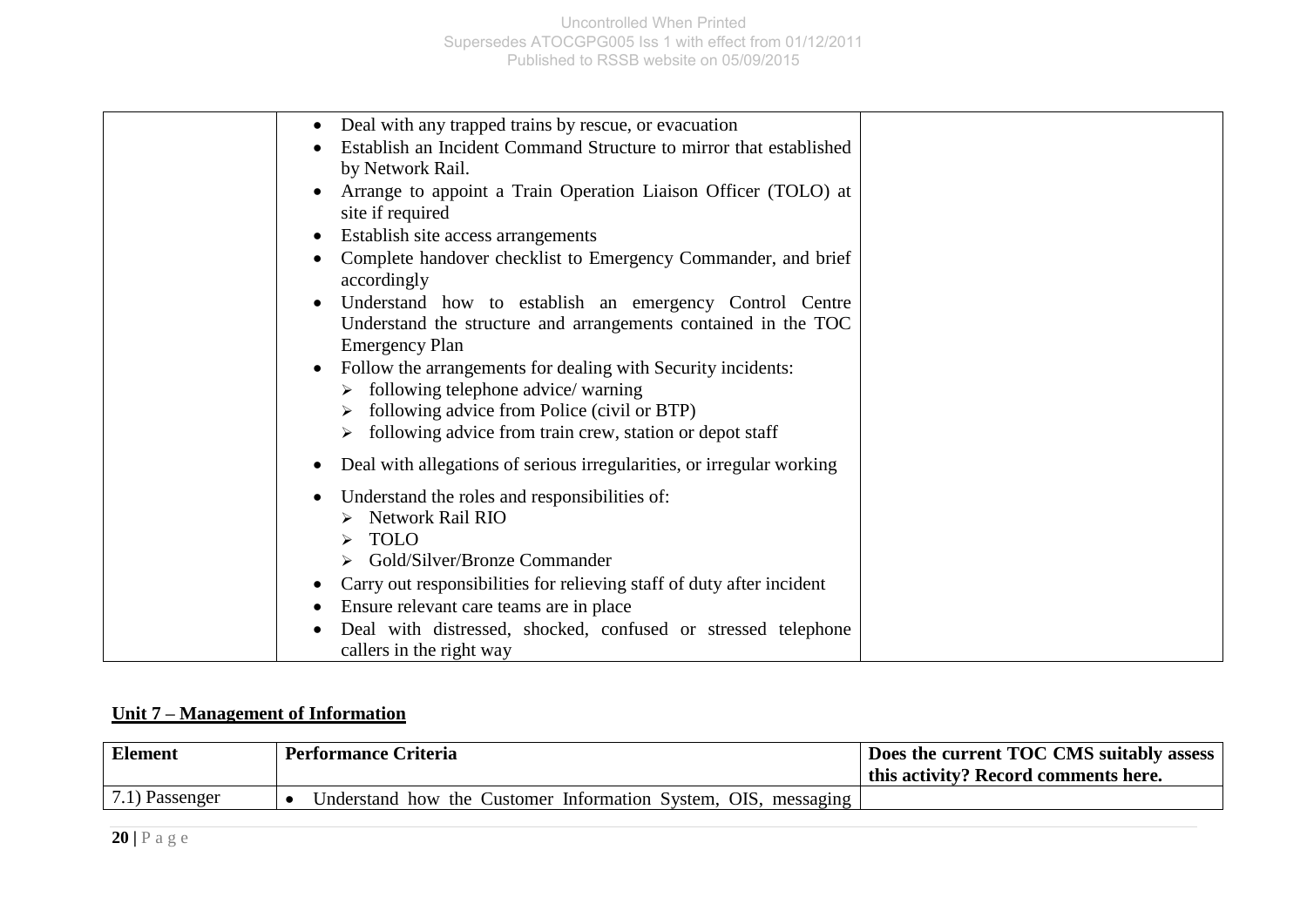| Information       | services and info / help points work, ensuring that agreed processes are                                                       |  |
|-------------------|--------------------------------------------------------------------------------------------------------------------------------|--|
| Provision         | followed                                                                                                                       |  |
| 7.2) Internal     | Update information and advise management, etc. in line with incident                                                           |  |
| Stakeholder       | developments                                                                                                                   |  |
| Information       |                                                                                                                                |  |
| 7.3) External     | Advise all agencies and offices of any day to day plan changes,                                                                |  |
| Stakeholder       | including media, NRES, etc.                                                                                                    |  |
| Information       | Participate in phone conferences when required along with Network                                                              |  |
|                   | Rail, other TOCs, and FOCs etc to review contingent operation and<br>service performance                                       |  |
| 7.4) Information  | Understand all aspects of the Passenger Information During Disruption                                                          |  |
| During Disruption | (PIDD) A Code Of Practice (ACOP) process including:                                                                            |  |
|                   | Holding message                                                                                                                |  |
|                   | Declaration of CSL2                                                                                                            |  |
|                   | Core messaging (content, consistency and frequency of all                                                                      |  |
|                   | messages including the communication of the prioritised plan)                                                                  |  |
|                   | Ticket acceptance                                                                                                              |  |
|                   | Activation of on-call                                                                                                          |  |
|                   | Checking media sources (Website / NRES etc)                                                                                    |  |
|                   | Understand where responsibility lies for declaring the incident level                                                          |  |
|                   | Locate the relevant PIDD disruption pack<br>$\bullet$                                                                          |  |
|                   | Understand the PIDD category definitions that apply to the train<br>operator                                                   |  |
|                   | Understand what events might trigger more serious forms of disruption<br>and what PIDD levels are appropriate for these events |  |
|                   | Understand what options are available to control when activating:<br>Yellow PIDD grade event                                   |  |
|                   | Red PIDD event                                                                                                                 |  |
|                   | Send out service updates to the business during disruption at the agreed<br>frequency                                          |  |
|                   | Understand which roles within the office have the most information                                                             |  |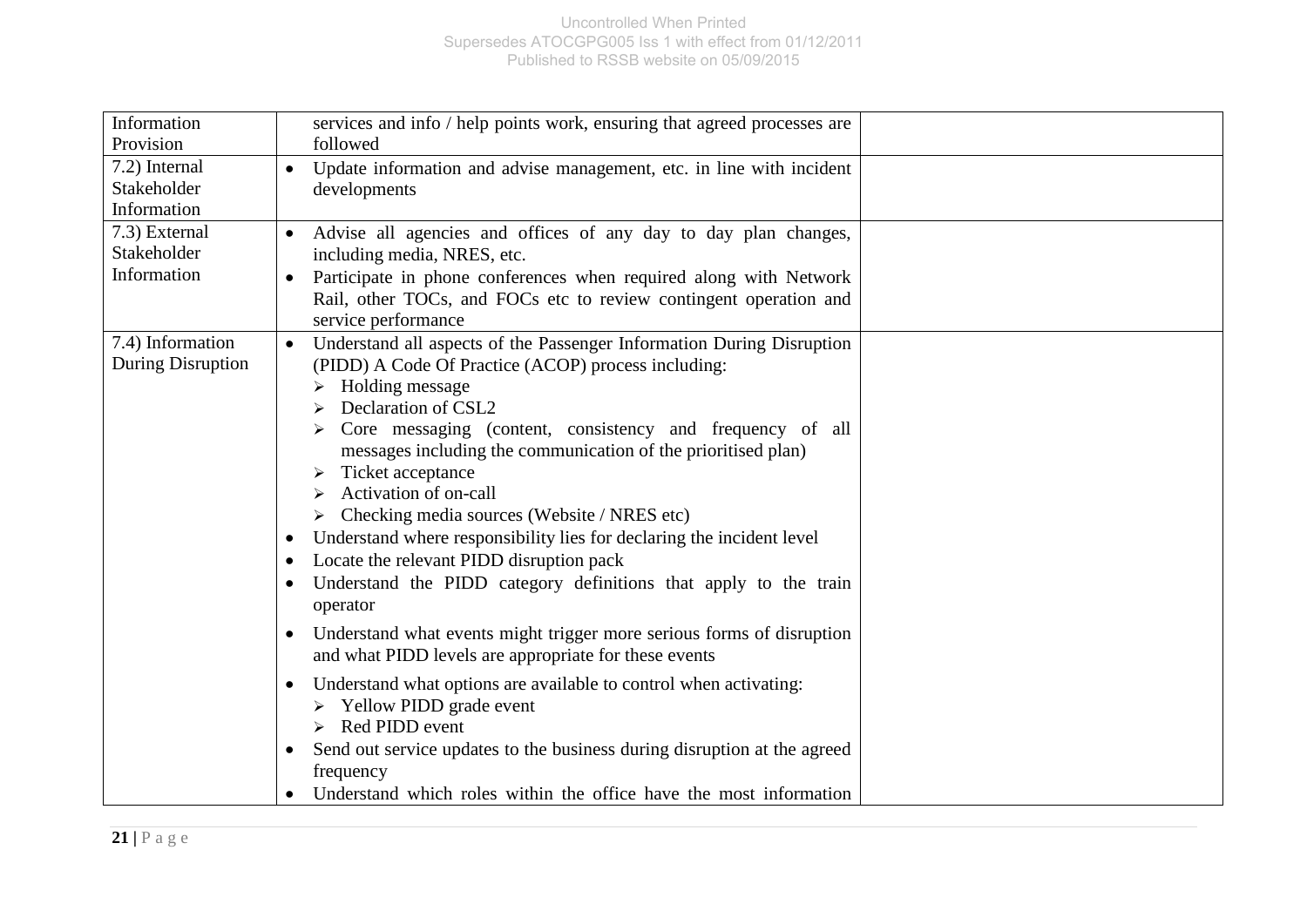| specific duties during disruption                                             |  |
|-------------------------------------------------------------------------------|--|
| Understand how an incident response disruption plan is created,<br><b>b</b> V |  |
| whom and how is this communicated to the customer                             |  |

## **Unit 8 – Caring for Staff Involved in an Accident or Incident**

| <b>Element</b> |                           | <b>Performance Criteria</b>                                                                                                                                                                                                                                                                                                                                                                                                                                                                                         | Does the current TOC CMS suitably assess |  |
|----------------|---------------------------|---------------------------------------------------------------------------------------------------------------------------------------------------------------------------------------------------------------------------------------------------------------------------------------------------------------------------------------------------------------------------------------------------------------------------------------------------------------------------------------------------------------------|------------------------------------------|--|
|                |                           |                                                                                                                                                                                                                                                                                                                                                                                                                                                                                                                     | this activity? Record comments here.     |  |
| 8.3)           | Chain of<br>Care          | • Invoke Chain of Care arrangements for affected staff<br>Arrange train crew relief following report of train crew unable to<br>continue duty<br>Use "Driver at Risk" records for decision making in respect of post-<br>$\bullet$<br>incident actions involving Drivers<br>Deal with staff subject to abuse, assault, threat of, or actual,<br>$\bullet$<br>violence, robbery or serious intimidation<br>Deal with staff arrested by Police, or other authority, during the<br>$\bullet$<br>course of their duties |                                          |  |
| 8.4)           | Incident<br>Investigation | Make arrangements for drivers/guards to be met, interviewed and<br>$\bullet$<br>reports submitted<br>Arrange "for cause" post-incident drug/alcohol screening for staff/<br>$\bullet$<br>contractors involved in incident/accident.<br>Make arrangements with responsible authorities for the recording<br>$\bullet$<br>and preservation of evidence, including immediate "post-incident"<br>interview records, voice tapes, OTMR records, etc.                                                                     |                                          |  |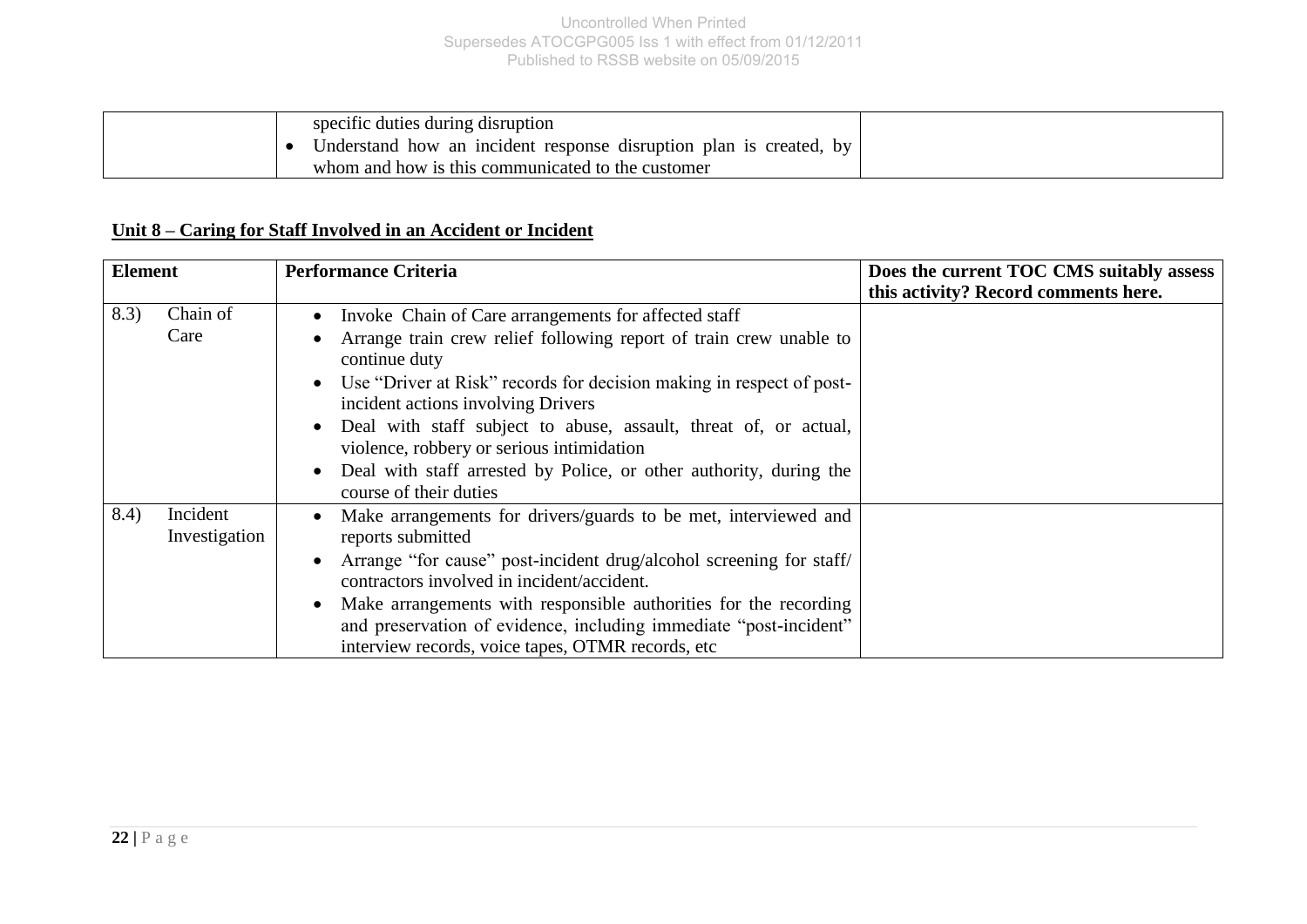## **Unit 9 – Control of Rolling Stock**

| <b>Element</b>                          | <b>Performance Criteria</b>                                                                                                                                                                                                          | Does the current TOC CMS suitably assess |
|-----------------------------------------|--------------------------------------------------------------------------------------------------------------------------------------------------------------------------------------------------------------------------------------|------------------------------------------|
|                                         |                                                                                                                                                                                                                                      | this activity? Record comments here.     |
| 9.1) Control of<br><b>Rolling Stock</b> | Management of defects in service, including "critical" (go/no go)<br>defects, and full under-standing of standards/regulations relating to<br>train safety related defects in service                                                |                                          |
|                                         | Planning of rolling stock changeover, or stock out of service for<br>$\bullet$<br>repair or exam                                                                                                                                     |                                          |
|                                         | Liaison with depots to ensure stock to diagrams or an agreed 'fall<br>back' arrangement                                                                                                                                              |                                          |
|                                         | Maintenance of daily "seats to plan" requirements and contingency<br>$\bullet$<br>arrangements for availability shortfalls                                                                                                           |                                          |
|                                         | Arranging of resources for special moves, inter-depot changeovers,<br>test runs, and works trips as required.                                                                                                                        |                                          |
|                                         | Utilisation, updating and refreshing of fleet management database<br>$\bullet$<br>(GEMINI/ GENIUS) and direct fleet operations in accord with fuel/<br>mileage/exam constraints. Ensuring safe operating limits are not<br>exceeded. |                                          |
|                                         | Appreciation of rolling stock examination cycles $\&$ vehicle<br>maintenance requirements, for relevant fleets                                                                                                                       |                                          |
|                                         | Depot Rules" and facilities available for re-fuel/repair/exam<br>$\bullet$                                                                                                                                                           |                                          |
|                                         | Availability and contact arrangements for outbased/mobile fitters, or<br><b>Train Riding Inspectors</b>                                                                                                                              |                                          |
|                                         | Mileage/fuel range limits for different stock types                                                                                                                                                                                  |                                          |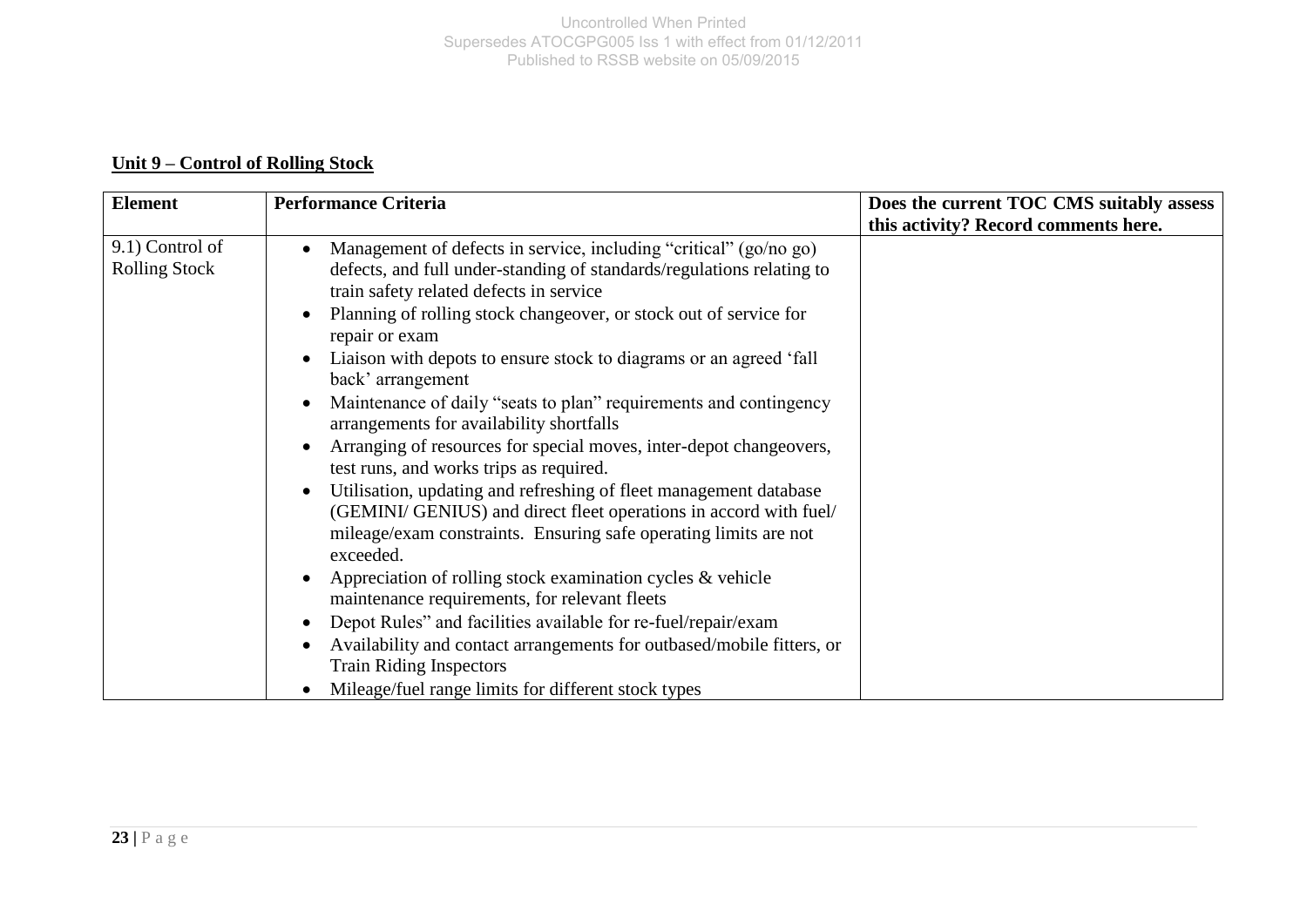## **Unit 10 - Behavioural Capabilities**

| <b>Element</b>                        | <b>Performance Criteria</b>                                                                                                        | Does the current TOC CMS suitably assess<br>this activity? Record comments here. |
|---------------------------------------|------------------------------------------------------------------------------------------------------------------------------------|----------------------------------------------------------------------------------|
| 10.1) Resilience                      | Remains calm and self-controlled under pressure, stays positive despite<br>setbacks                                                |                                                                                  |
| 10.2) Empathy                         | Is empathetic to the needs of colleagues/customers – demonstrates<br>understanding                                                 |                                                                                  |
| 10.3)<br>Interpersonal<br>Sensitivity | Cares about people, has others best interests at heart                                                                             |                                                                                  |
| 10.4) Integrity                       | Real soundness of moral character, does things for the right reasons                                                               |                                                                                  |
| $10.5)$ Courage                       | Able to make the right decision often in the face of adversity                                                                     |                                                                                  |
| 10.6) Honesty                         | Admits when they are wrong, doing something about it, learning from<br>mistakes                                                    |                                                                                  |
| 10.7) Humility                        | Recognises the role all parties have to play in success acknowledging that no<br>one role is more or less important than any other |                                                                                  |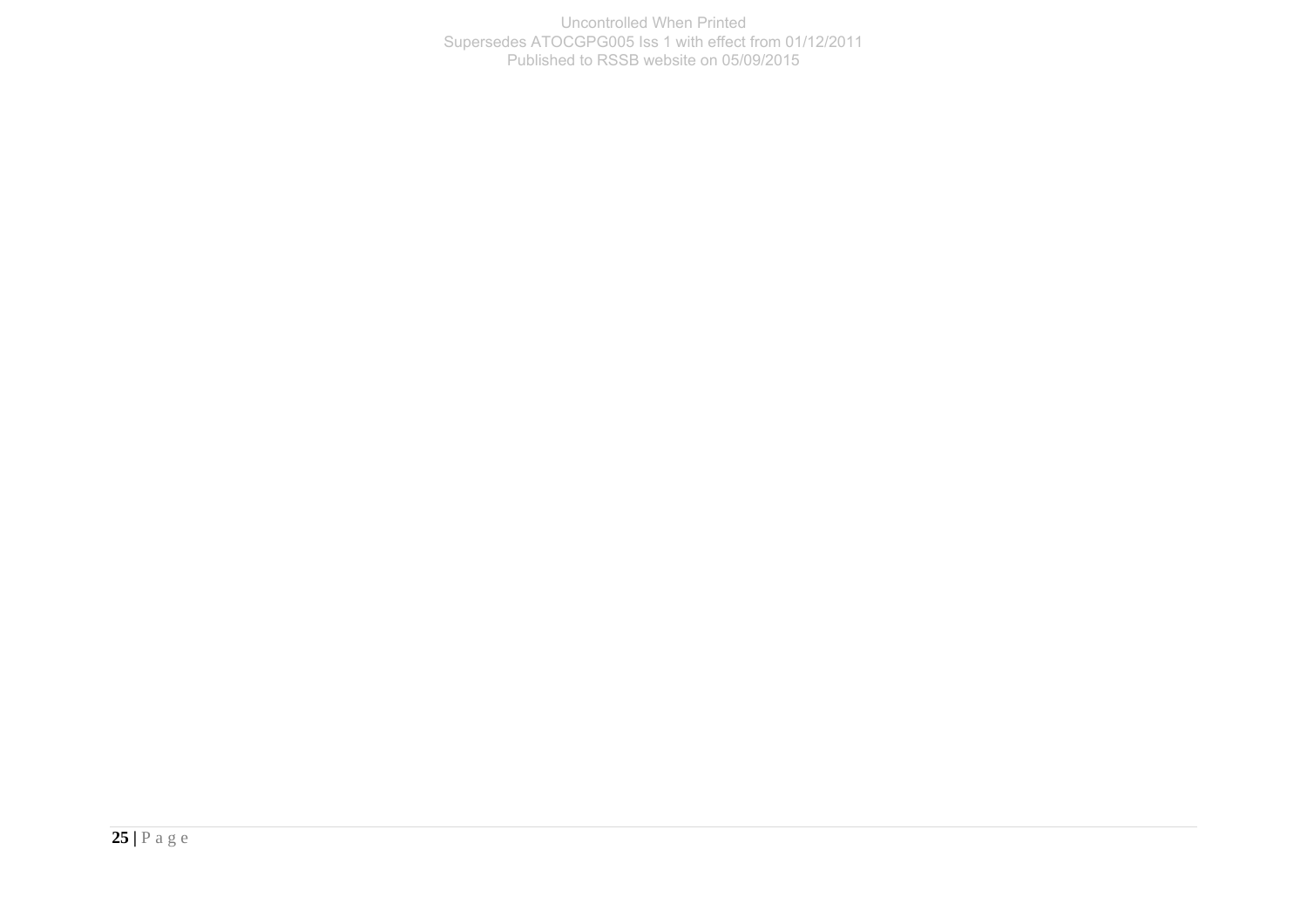### **APPENDIX B: AN EXAMPLE OF COMPETENCY MANAGEMENT DOCUMENTATION**

#### *Candidate name Date taken*

## **Unit 7: Management of Information**

#### **7.4: Information During Disruption**

| No.            | Demonstrate / Explain                                                                                                                         | <b>Assessment</b> | <b>Competent?</b> |     |
|----------------|-----------------------------------------------------------------------------------------------------------------------------------------------|-------------------|-------------------|-----|
|                |                                                                                                                                               | <b>Criteria</b>   | <b>Comments</b>   | Y/N |
| $\mathbf{1}$   | Please locate and produce this desk's<br>relevant PIDD disruption pack.                                                                       | Q                 |                   |     |
| $\overline{2}$ | Please list and explain the Passenger<br><b>Information During Disruption (PIDD)</b><br>category definitions that apply to<br>Southern.       | O/O               |                   |     |
| 3              | Please give examples of what events<br>might trigger more serious forms of<br>disruption.<br>What<br>PIDD<br>phrase<br>describes these events | O/Q               |                   |     |
| $\overline{4}$ | Give details of what resources /<br>options are available to control when<br>activating<br>a) Yellow PIDD grade event<br>b) Red PIDD event    | O/Q/S             |                   |     |
| 5              | Please<br>locate<br>the relevant<br>Tyrell<br>templates used to describe PIDD<br>events.                                                      | $\mathbf 0$       |                   |     |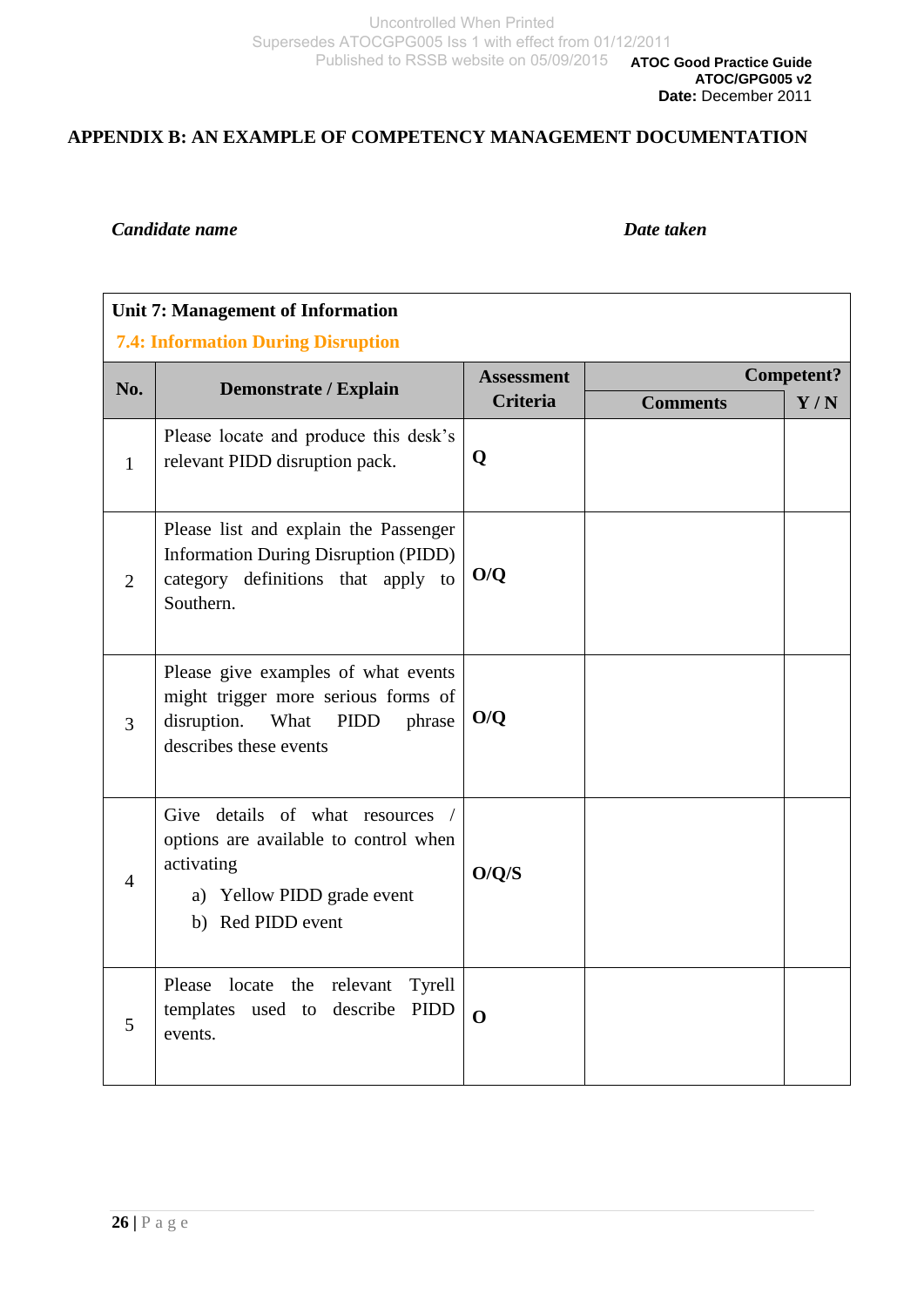| 6  | How do we communicate information<br>to the route that MAY lead to<br>significant disruption?<br>What the official title of this message?               | Q   |  |
|----|---------------------------------------------------------------------------------------------------------------------------------------------------------|-----|--|
| 7  | How often should control send out<br>service updates to the route during<br>disruption? minimum times for<br><b>Yellow PIDD event</b><br>Red PIDD event | O/Q |  |
| 8  | What train details must be sent out to<br>the route at the beginning of a PIDD<br>graded disruption event?                                              | Q/O |  |
| 9  | Which grades within the office have<br>the most information specific duties<br>during disruption?                                                       | Q   |  |
| 10 | When a disruption event is confirmed,<br>please detail what PIDD message<br>should be sent to the route?                                                | O/Q |  |
| 11 | Please explain how Southern stands<br>down from a major disruption event                                                                                | Q   |  |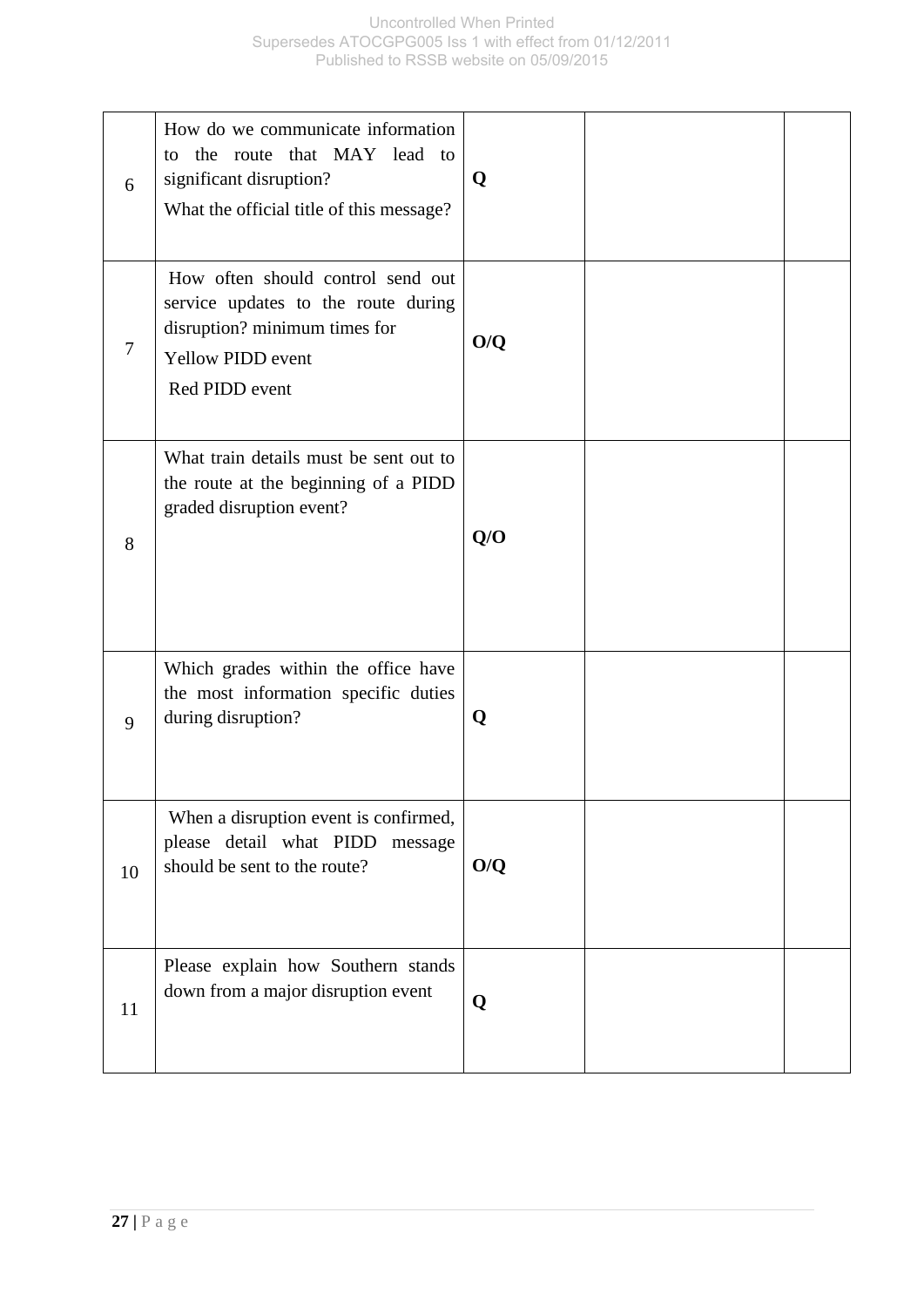| 12 | Please list six of the nominated<br>Southern Hub stations. How will you<br>communicate with them?                                      |    | O/Q                         |                |            |
|----|----------------------------------------------------------------------------------------------------------------------------------------|----|-----------------------------|----------------|------------|
| 13 | Who<br>incident<br>owns<br>response<br>a<br>disruption plan, who can input into<br>this, how is this communicated to our<br>customers? |    | O/Q                         |                |            |
| 14 | How will we ensure all points receive<br>updates from control /<br>accurate<br>stations and conductors etc?                            |    | $\mathbf 0$                 |                |            |
| 15 | How and who do we communicate<br>disruption<br>information<br>event<br>(external stakeholders)                                         | to | Q                           |                |            |
|    |                                                                                                                                        |    |                             |                |            |
|    | <b>Candidate's Signature</b>                                                                                                           |    | <b>Assessor's Signature</b> |                | Competent? |
|    |                                                                                                                                        |    |                             | Yes            |            |
|    |                                                                                                                                        |    |                             | N <sub>o</sub> |            |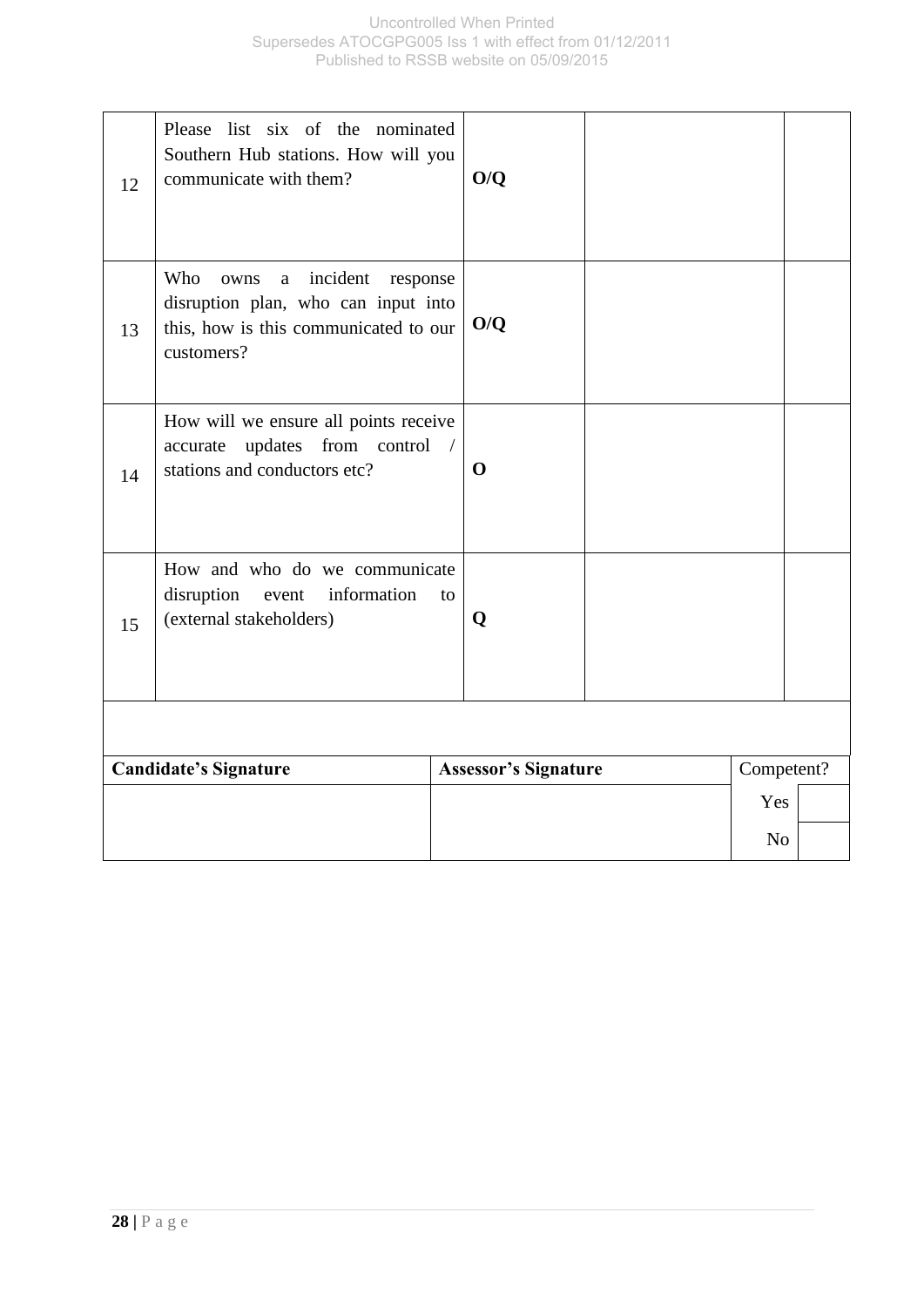## **APPENDIX C: GENERIC CONTROLLER JOB DESCRIPTION**

| <b>Job Title:</b> | <b>Location:</b>                     |
|-------------------|--------------------------------------|
| Name:             | <b>Reports to:</b>                   |
| Date:             | <b>Organisational chart attached</b> |

**JOB PURPOSE:** *This section is role specific and should be completed by the TOC concerned.*

## **KEY SUCCESS CRITERIA:**

The post holder will deliver the following results while carrying out the role:

- **1)** *Again, these details are role & TOC specific and should be completed by the functional Manager.*
- 2)
- 3) 4)
- 5)
- 6)
- 7)
- 8)
- 9)

## **KEY SKILLS:**

- The post holder will have excellent communication skills, both verbal and non-verbal. The post holder will be able to listen both actively and deeply and understand the difference.
- The post holder will be able to motivate themselves and those around them.
- The post holder will be able to negotiate strongly, making their point heard in a respectful yet assertive manner.
- The post holder will have the ability to absorb a large amount of complex and often unrelated data, making sense of it and forming action plans on that basis.
- The post holder will able to prioritise their own workload and that of those around them.
- The post holder will understand the concept of emotional intelligence, demonstrating a personal skill in that area, understanding how others are feeling and adapting their own behaviour as a result of that awareness.
- The post holder will have excellent customer service skills, preferably gained from a front line customer facing experience.
- The post holder will be able to work effectively under intense pressure whilst retaining a high level of attention to detail.
- The post holder will be able to learn from their mistakes, reviewing their actions and building improvement plans from their experiences to avoid a reoccurrence.